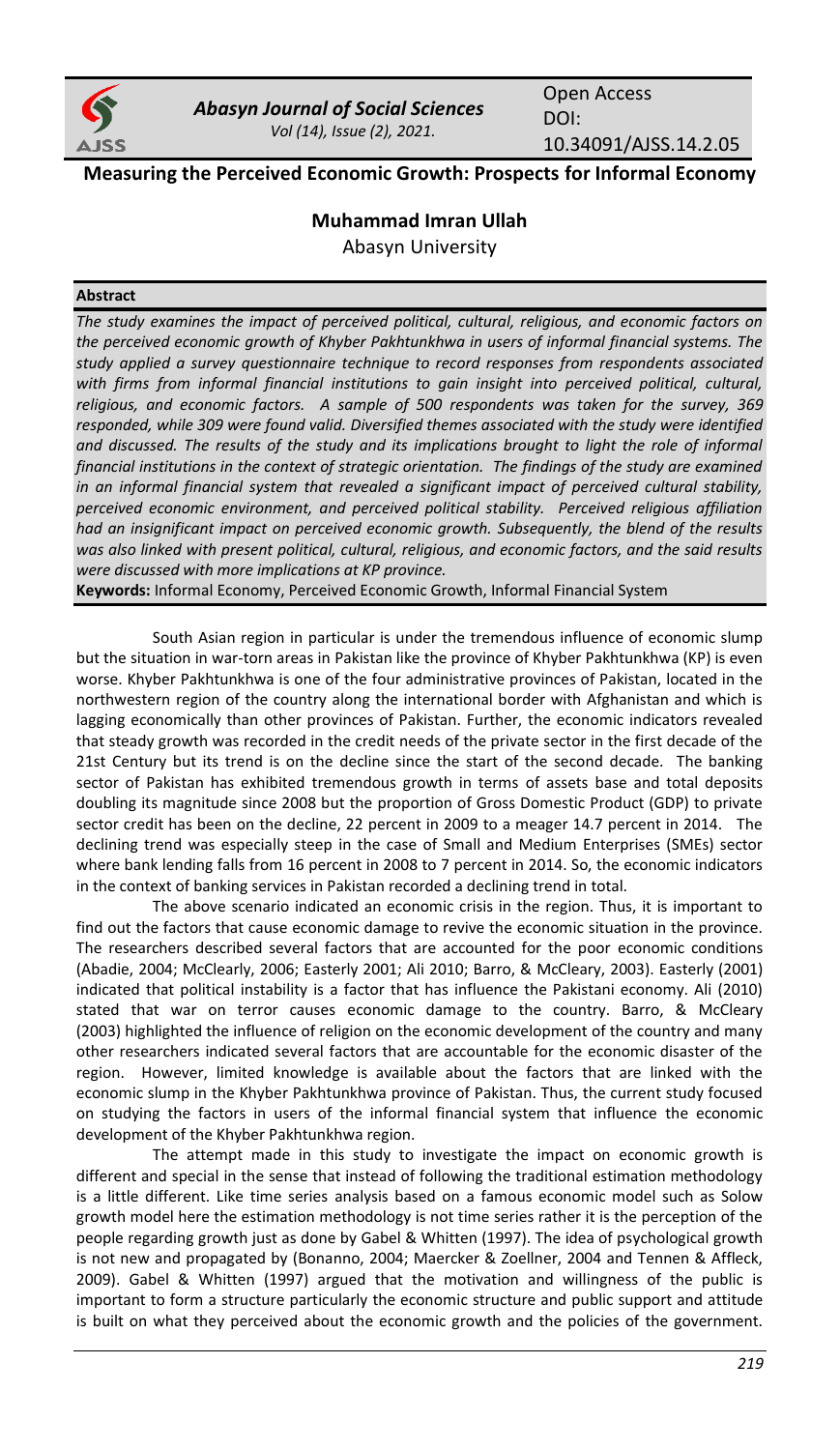Similarly, the present study also is an attempt to investigate the impact on perceived economic growth rather than dealing with it quantitatively. The theme of this study is different as here the author is interested to estimate the perception of economic growth as a function of other perceived macroeconomic variables. Though for consideration we will follow the basic growth model  $Y = f(KL)$ 

Where Y is output K is capital and L is labor but the generosity of the model allows us to include as many factors in the model as predictors. Following the same theme, we will include political, cultural, religious, and economic factors but again instead of taking their quantitative scaling this study is interested to investigate the perception regarding these factors which is uncommon in economic research but the uniqueness of the issue needs to be taken on broader perspective for more debate and research.

There is an ongoing debate among researchers on the role of formal and informal financial systems in economic development (Ayyagari, Demirgüç-Kunt, and Maksimovic, 2010). The foundation of the formal financial sector is a recent phenomenon and its history can be traced back to the colonial period or a legacy of foreign systems that are operated and regulated by the State itself. On the other hand, the informal financial sector is present from primitive times and there are no systematic and regulated proceedings associated with the informal financial system (Iganiga, & Asemota, 2008 & Seibel, 1982). The majority of the people living in Khyber Pakhtunkhwa province do not have access to formal financial systems and are thus handicapped to be associated with informal financial services.

This leads to a fundamental research question whether the factors (political, religion, culture, and economic) influence on economic development is similar in informal financial systems. Thus, this research aims to find out the effect of informal financial systems on the relationship between factors (political, religion, culture, and economic) and economic development of the Khyber Pakhtunkhwa region.

### *Problem statement*

Researchers in recent years indicated a variety of factors that influences the economic development of any country (Tabassam et al., 2016; Easterly 2001; Abadie, 2004; Barro, & McCleary, 2003; McClearly, 2006; Ali 2010). Tabassam et al. (2016) highlighted a negative relationship between political instability and economic development in Pakistan. Whereas, in previous studies, Abadie (2004) argued about political freedom, the impact of religion on economic growth (Guiso, 2003; Noland, 2005; Barro, 2003; & Glahe, 1989, Wang, & Lin, 2014), Cultural factors in the context of economic development (Walton & Rao, 2004). Thus, it can be concluded that the researchers explored the political, religious, cultural, and economic factors that influence the economic development of a country. However, there are some potential pitfalls to the existing understanding of the relationship between these factors and economic development. The conclusive problem statement embodies the question which remains unexplored whether the cause of low economic growth in the Khyber Pakhtunkhwa region is attributed to the factors including political, cultural, religious, economic situation? Thus, the current study aims to investigate the relationship between these factors and economic development in Khyber Pakhtunkhwa in the users of informal financial economy.

### *Objectives of the study*

The study aims to materialize the following research objectives:

- 1. To measure the effect of perceived political factors on the perceived economic growth of Khyber Pakhtunkhwa in the users of the informal financial economy.
- 2. To examine the effect of perceived cultural factors on the perceived economic growth of Khyber Pakhtunkhwa in the users of the informal financial economy.
- 3. To investigate the effect of perceived religious factors on the perceived economic growth of Khyber Pakhtunkhwa in the users of the informal financial economy.
- 4. To examine the effect of perceived economic factors on the perceived economic growth of Khyber Pakhtunkhwa in the users of the informal financial economy.

### *Research Questions*

The following research questions remained in major concentration during this study:

- 1. Whether perceived political factors turn the perceived economic growth of Khyber Pakhtunkhwa in the users of the informal financial economy?
- 2. How do the perceived cultural factors affect the perceived economic growth of Khyber Pakhtunkhwa in the users of the informal financial economy?
- 3. At what degree level the perceived religious factors affect the perceived economic growth of Khyber Pakhtunkhwa in the users of the informal financial economy?
- 4. Is there any perceived economic factors effect that exists on the perceived economic growth of Khyber Pakhtunkhwa in the users of the informal financial economy?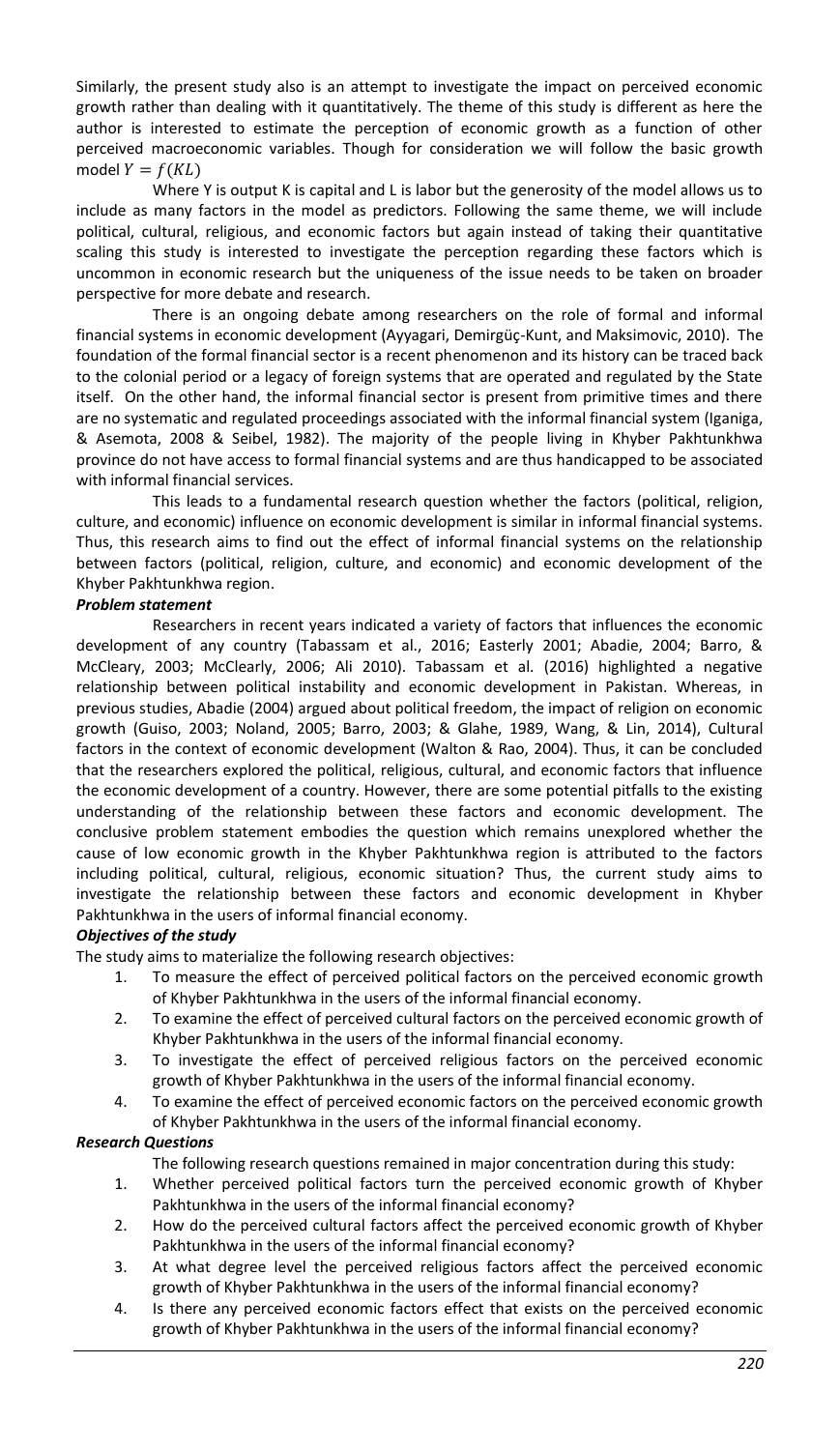### *Significance of the study*

The present research intends to contribute handsomely towards the existing body of knowledge in terms of providing comprehensive answers to the research questions and to further elaborate the practical implications and significant input in advancing scientific knowledge by testing the hypotheses framed in the study which are not being studied previously. Further, The contribution of this research study in terms of studying the impact of political, religious, cultural, and economic factors on the economic development of Khyber Pakhtunkhwa will generate concrete suggestions and useful recommendations which will be an aid to the existing body of knowledge. Additionally, The current research study also endeavors to provide insight into the size and dynamics of informal finance in the economy and to improve the degree of awareness in all stakeholders associated with the formal and informal financial system. The present aggravated situation of the economy in the country in general and in Khyber Pakhtunkhwa in particular well justifies the need for initiating fresh research efforts to elucidate the diversified problems into the cultural, political, religious, and economic factors into the intimate structure of formal and informal economies and suggestions for its resolute solutions.

The study intends to augment the process of decision-making by elaborating on the peculiar impact of factors affecting the economy of Khyber Pakhtunkhwa province and to measure the differences between users of formal and informal financial systems in terms of its complementary or competitive nature. Hence the study will help suggest viable solutions to the economic problem of Khyber Pakhtunkhwa province by analyzing the impact of political, religious, cultural, and economic factors recorded by formal and informal financial systems.

# **Literature Review and Hypothesis Development**

# *Theories on Informal Economy*

Based on historical perspective, four distinct schools of thoughts emerged to orient the concept of the informal economy:

- The Dualist School of Thought
- The Structuralists School of Thought
- The Legalist School of Thought
- The Voluntarist School of Thought

Each school of thought gives its unique justification and rationale for the reasons behind the informal economy. Though primitive in existence, the informal economy is present in every part of the globe regardless of the state of the economy whether it is developed, developing, or underdeveloped. However, the size of the informal economy varies with the degrees of state strength and economic development in different countries of the world. The Dualist school perspective considers the informal economy as being meant for those activities that are separate from those associated with a formal economy where the marginalized people get their income (Hart & K., 1973); (Sethurarman, 1976) and (Tokman, V., & Ed, 1978).

The Structuralists school of thought considers the informal economy as subordinated micro-level enterprises where workers are supposed to serve to reduce input and labor costs and consequently increase the competitiveness of large capitalists firms (Moser, 1978) (Castells, & Portes, 1989). They argue that the wages being paid to the labor class are low in pursuit of lowering down the overhead expenditure and enhancing the marketability of goods and services.

The third school of thought is known as the Legalist school. This school of thought contemplates the informal economy as being composed of those entities which tend to attempt to save and avoid costs, time, and effort which are otherwise required informal registration of firms who are aspiring to legally transform the status of their assets (De Soto, 2000). According to the legalist school of thought, the informal economy must strive to be competitive in terms of not undergoing the procedural legal approvals for initiating business and economic activities which need financial commitment.

Another school of thought is the Voluntarist school which considers the main theme of the informal economy as associated with informal businessmen whose focus is on avoiding proceedings related to legal registration, taxes but on the contrary to the legalist school of thought, does not blame the lengthy registration procedures as the root cause of all its problems.

Each school of thought solicits different causal theories to support the emergence of the informal economy. The following are the points which make a distinction and concludes the discussion:

> The Dualist school of thought claims that the difference between the two financial systems stems from the disparity available to the common man and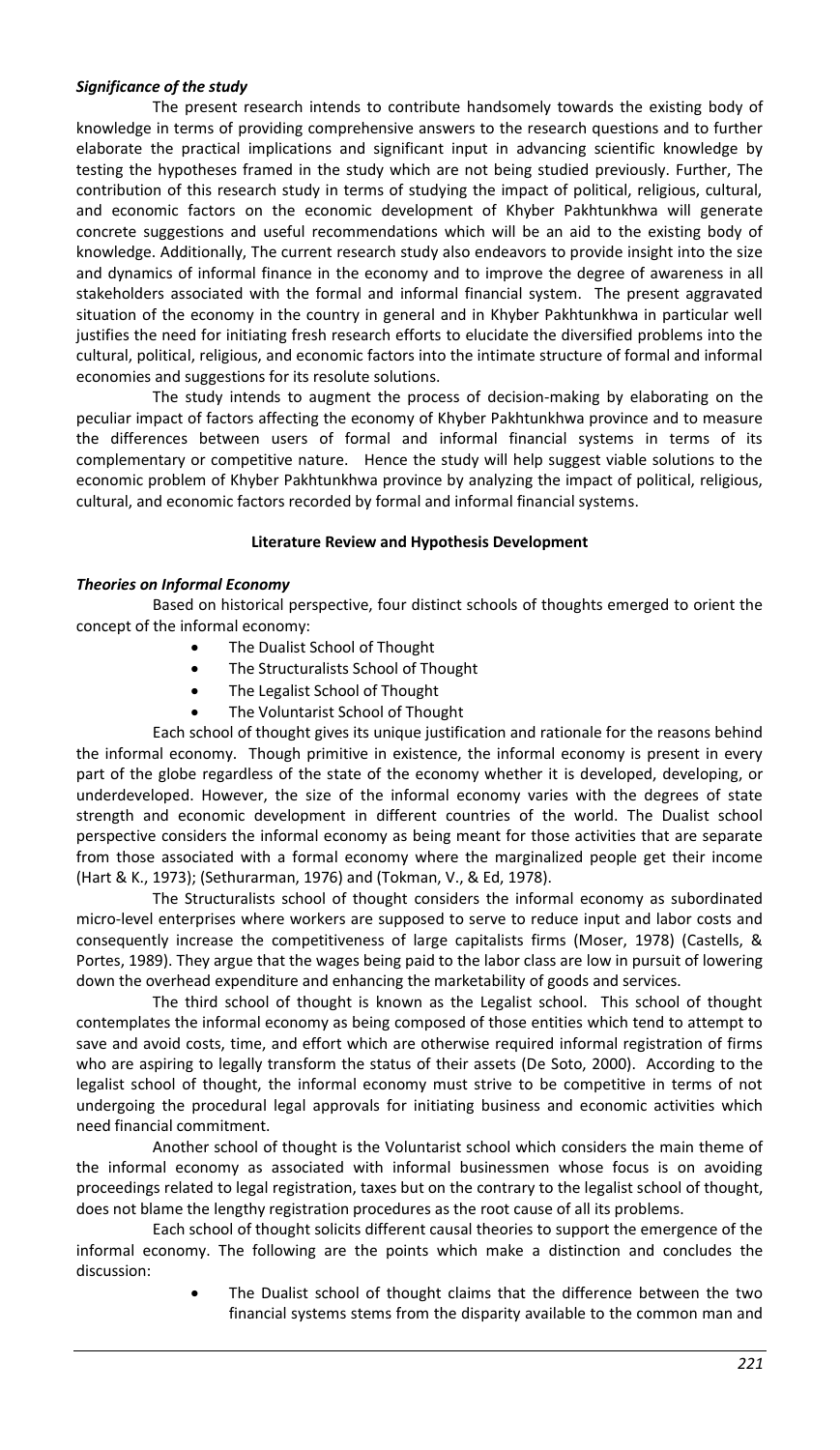which is attributed to growth rates and differences of various trading opportunities.

- The Structuralists claim that the propelling force behind the informal economy is capitalist growth. They argue that when the forces of the formal economy attempt to cut the labor cost and attain competitiveness, concentration shifts toward the informal economy as a consequence.
- The Legalists claim that the exorbitant and cumbersome legal proceedings related to the formal economy give birth to the emergence of the informal economy to enjoy the liberty and extra gains associated with the informal economy.
- The Voluntarists claim that the cost-benefit calculation is the rationale behind the scene for the emergence of the informal economy. After weighing the cost-benefit ratio, the informal economy gets the attention of the economic players.

The efficiency and quality of state institutions play an important role in transforming underdeveloped countries into developed countries. The strength of state institutions lays in the system of check and balance, transparency, efficiency, accountability with which they serve the clientele for which they have been created. North (1990) argued that only institutions can pave the way for human and material development in any country. He is of the view that the state institutions can work efficiently and effectively and put the economy on the right track of economic development. Countries that are plagued by corruption and malpractices in state institutions can never attain economic development. Acemoglu, Johnson, & Robinson (2005) were of the view that institutions represent economic, political power, and institutions, and the economic development is based on the pursuance of a specific set of policies by the respective governments.

La Porta, Lopez-de-Silanes, & Shleifer (2008) described and concluded some very pertinent sentiments of laws governing states and their impact on economic development. The phenomena have been named Legal Origins Theory (LOT) and it witnessed the diversified socioeconomic outcomes stemming from the different legal patterns in history divided between common and civil laws and looking at its impact on the economic development in different countries. The theory elaborated on how the prevalent laws in European and Socialist countries impacted the quality of governance and subsequently produced different sets of economic development there. The contribution made by the proponents of Legal Origins Theory (LOT) comparative development literature can be summarized as follows:

- The commercial laws prevailing in a country can be used as a proxy for measuring and quantifying the legal rules for investor protection.
- Legal coverage for investor protection varies by legal traditions and common law systems provide more protection to foreign investors in comparison with civil law of the land.
- Literature amply demonstrated with the help of studies conducted in different countries that protection extended to investors tends to create a congenial environment for economic development. Those countries which enacted special laws to protect foreign investors achieved greater economic development and foster the economic environment. Technology transfer and human capital transfer also emerge as a subset of the congenial environment of foreign investment.

The influence of legal systems on economic development is further authenticated by many studies elaborating the impact of civil law on government proceedings in contention with common law which is assumed to give birth to financial corruption, black economy, and higher tendencies towards unemployment (Porta, Lopez-de-Silanes, Shleifer, & Vishny, 2002), (Djankov & Shleifer, A, 2002), (Botero, Djankov, Porta, Lopez-de-Silanes, & Shleifer, 2004).

### *Culture and Perceived Economic Growth*

UNESCO (1982) defines culture as "all the specific features, spiritual, material, intellectual, or affective, that characterize a society or human group. Culture includes basic art and literature, way of life, basic human rights, a system of value tradition and religions". According to Scott (2000) culture amounts to a specific sector of economic activity aimed at impacting the avenues of employment and civic environment. Leadbeater and Oakley (1999) elucidated that five ingredients are indispensable for flourishing the cause of business and economic activity in any place and they are enumerated as:

- 1. A vibrant education sector
- 2. A comparatively young population,
- 3. Small and Medium Enterprise sector on the rise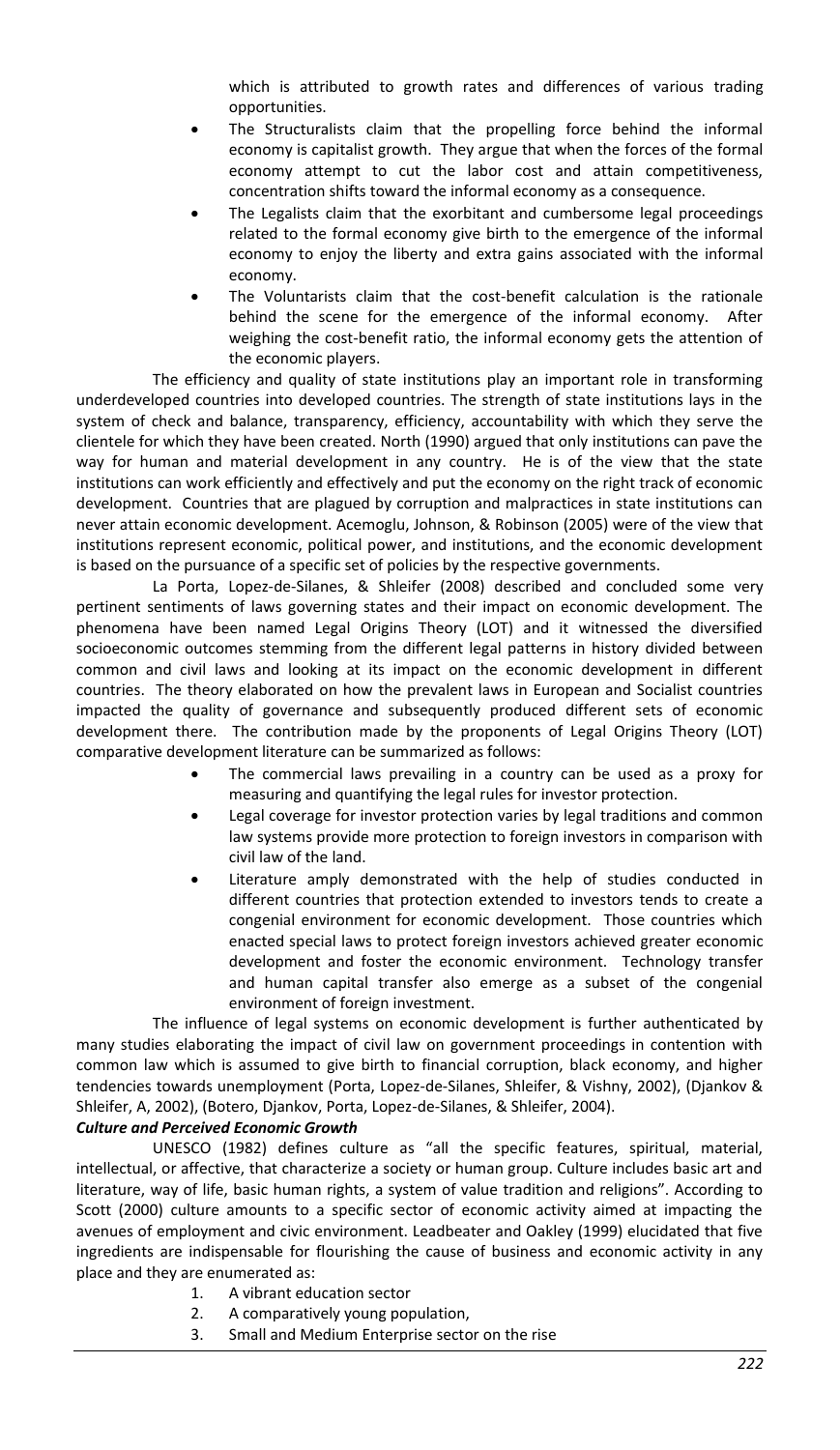- 4. A thriving culture,
- 5. Place where people can exchange views on diversified avenues.

Sapienza (2014) elucidated that culture and economics move together. When culture flourishes it has an impact on economic development and the same is true for economic development which supports amelioration of culture in any country. Kwon (2005) revealed in his study the effects of culture on economic development in South Korea. The study introduced the concept of transaction cost as an intermediary between culture and economic development. He examined the recent shifts in Korean culture. He found that individualism was higher and saw a decline in teamwork, trust, rule of law. He opined that these factors increase the transaction cost and will have negative effects on savings, investment, and economic development. It will also adversely affect creativity, which is the driving force behind recent economic growth in Korea. Greif (1994) opine that the culture of a region and its historical development greatly influence the economy and economic development in a country. Tsui, & Farh, (1997) compared Chinese and Latin American countries, which are low trust states. The author resolved that inculcating the habits of trust in Chinese culture was easier than that in Latin America. Chinese society is a closed society with little influence on the outer world. Cohen (1998) was also of the view that trust is very important for a Society to grow and achieve economic goals. In most developing countries the trust level is very low and therefore people are hesitant in entering business contracts, which results in fewer startups and lesser economic activities. This creates a vicious circle and ultimately everyone is a loser because of the negative impact on economic development. When there are more economic activities, more employment opportunities will be created, which in turn will produce profits for the investors and tax revenue for the state, and last but not the least, the suppliers will get handsome prices for their deliveries. So a win-win situation will emerge when the trust factor will flourish in any economy.

Tabellini (2010) concluded that culture has a causal effect on economic development. He opined that two cultural traits social capital and confidence in the individuals are strongly correlated with economic development in Europe and other countries of the study. Huntington, (1993) in his foreword compared the economies of South Korea and Ghana. He found that both economies had almost the same GNP; Identical exports of goods and services and received some aid, but after 30 years the South Korean economy grew fifteen times more than Ghana's economy. Healy & Hampshire (2002) studied the role of culture and creativity in the new economy. It claimed that culture and innovation are the main pillars of economic development in the new economy. The author believes that the Internet has changed the world and brought a revolution of creativity and changed the work culture by bringing transparency.

The avenue of exploring the relationship between social values and economic growth has not yet been explored to its fullest extent and the reason behind this lacuna seems to be the exclusion of culture in the modern models for economic growth. In the context of the perceived cultural dimension of the study, the researcher aims at focusing on its relationship with perceived economic growth.

# **Political Factors and Perceived Economic Growth**

The notion of political instability and its fallout in terms of economic crises in the world is thoroughly studied by many researchers (Londregan, John, Keith, & Poole 1990, Alesina, et al., 1996, Campos, Nugent 2002, O'Donnel, 1973. The historic performance and cross-national difference in opinion in the favor of democracy articulated there is a close association of political realizations and economic growth (Barro, 1989; Evans and Whitefield, 1995; Kormendi and McGuire, 1985). The failure of the government is the failure of the economy (Alesina, Ozler, Roubini & Swagel, 1996) as both of them are indispensable for each other. A Government cannot survive without economic development and economic development cannot take place without state support in any case. It is the Government which chalks out policies and regulations to streamline the business proceedings and accord priority to safeguarding business and economic interest of the public at large. Furthermore, a comprehensive growth in private-owned firms is realized in the regime of a political party. In the subsequent year of election 10-15% robust increase in the share prices and comprehensive growth in employment has been noted (Asher and Novosad, 2015).

Ayyagari, Demirguc-Kunt, and Maksimovic (2010) disseminated the pattern of growth and the attached behavior of financing in private firms. A comprehensive performance and growth of private-owned firms in China have witnessed especially opted to manage their financing from informal sources instead of taking loans from formal banks. There were many reasons for this unusual pattern of the business. A comparative look at the reputations and relationship-based financing significantly contributing to the growth of these companies. Though, the financial system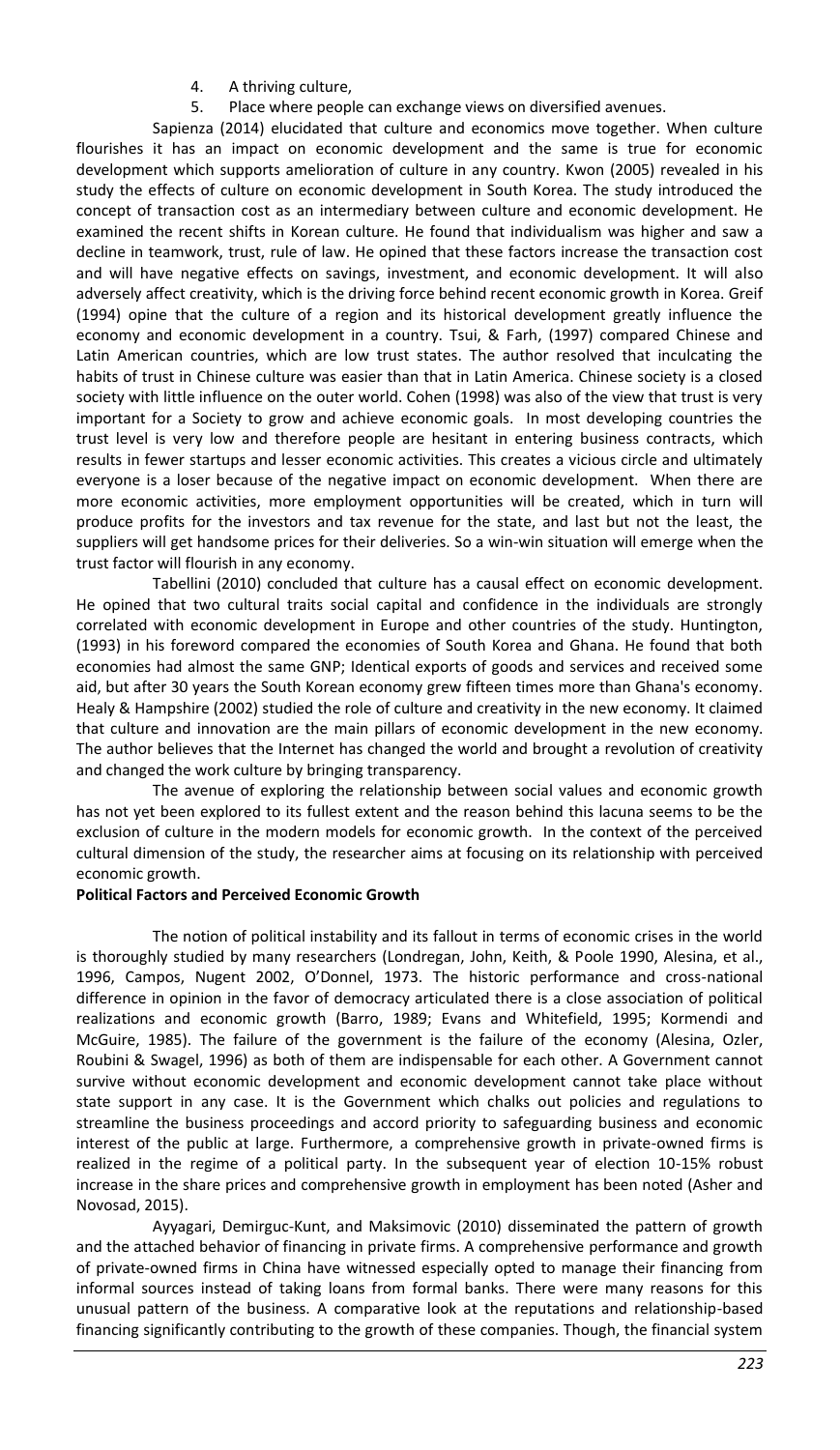of China is underdeveloped but fast-growing itself in the world. The Chinese model of financial management and corporate finance has done very well in the last two decades. A tremendous amount of economic and financial development in the Chinese hemisphere has taken place. The implications of the informal source of financing are stronger and viable in developing countries than the developed countries. The developed countries have got a very strong financial system based on a complete set of documentation and education plays a vital role in this regard. As the population is almost fully educated, one can easily comprehend the importance of documentation and a formal set of rules and regulations. Broader applicability of informal sources of financing has been realized on agricultural contracts, households, and small entrepreneurial ventures in cities but wide applicability found in rural areas.

### **Religion and Perceived Economic Growth**

One of the most important ingredients in almost every society in the world is a religion that aims at affecting the life of human beings positively. Adding religion to the list of impactful variables on growth and development makes complete sense as it contains a vigorous value system that influences the phenomena of growth and development substantially. In the same vein, religion also plays an important role in framing the decorum of economic corridors in a country. Fanfani (2002) elucidated that all religions harm economic growth and development in a society. Lehrer (2004) studied the role of education as an ingredient in establishing a relationship between religion and economic development. His study revealed that Jews, Christian Protestant, and Christian Catholic communities respectively attain highest school level education and higher the level the education, lower where the fertility rates which eventually resulted in small size of families giving way to making more investment in human capital. Campante, & Yanagizawa-Drott (2013) explained that religion is an important social phenomenon, essentially ubiquitous across human societies. It is thus natural to speculate that it may affect important economic outcomes, such as economic growth – as many have done dating at the very least to Weber's (1905) celebrated work. Young (2009) ascertained that one fundamental aspect that is common to all forms of religion is that they prescribe rules and practices that constrain the economic behavior of followers. These constraints can affect economic growth.

McCleary and Barro (2006) summarized that religious practices impose constraints on the decisions of individuals, we might expect that they would harm output and growth – at least in the short term, leaving aside potential long-run benefits that they might have. They found a negative correlation between religiosity and income at the cross-country and Deaton and Stone (2013) also found a negative relationship between religious practices (e.g. attendance at religious services) and economics. However, as religiosity and religious practices are endogenous and affected by economic growth itself, convincing evidence that there is a causal effect driving these relationships has proved elusive.

Barker (2000) identified that religious influence is often overlooked in economic researches. One of the main reasons why religion is excluded from developing economic theories is that religion is extremely hard to be numbered. Noland (2002) conducted a cross-countries analysis and discovered that religious affiliation is uncorrelated with performance is frequently rejected. The regressions do not yield any significant influence from a specific religion, and the results do not support the notion that Islam is inimical to economic growth. Rather he found out positive correlations between Islamic shares and economic growth, in both cross-country and withincountry tests.

In Pakistan, the situation is getting better with time. Pryor (2007) compared the economic systems of Islamic countries with other countries of the same development and also explored the impact of the Islamic system on the economies of Islamic countries. The author concluded that as such there was no specialized exclusive economic system in those countries and therefore it had no impact on the economies of those countries. In another study, Meyer & Lobao (2003) studies the impact of religion and economic hardship on the mental health of the workers. They found that religion had a positive impact on mental health. Religion was found to be a mediator for coping stress and depression and was a support for mental health mainly among female workers. The subject of religion and economic growth needs to be further investigated in terms of handsome empirical work to get more enlightenment on the topic. **Economic Environment and Perceived Economic Growth** 

The two main elements and segments of a financial system in any economy are its nonformal and formal financial institutions. Further, the financial markets of emerging developing countries are expressed by their duality. This is revealed in the concomitance of formal and informal financial systems which tend to coexist with each other (Aryeetey 2008). Unlike the formal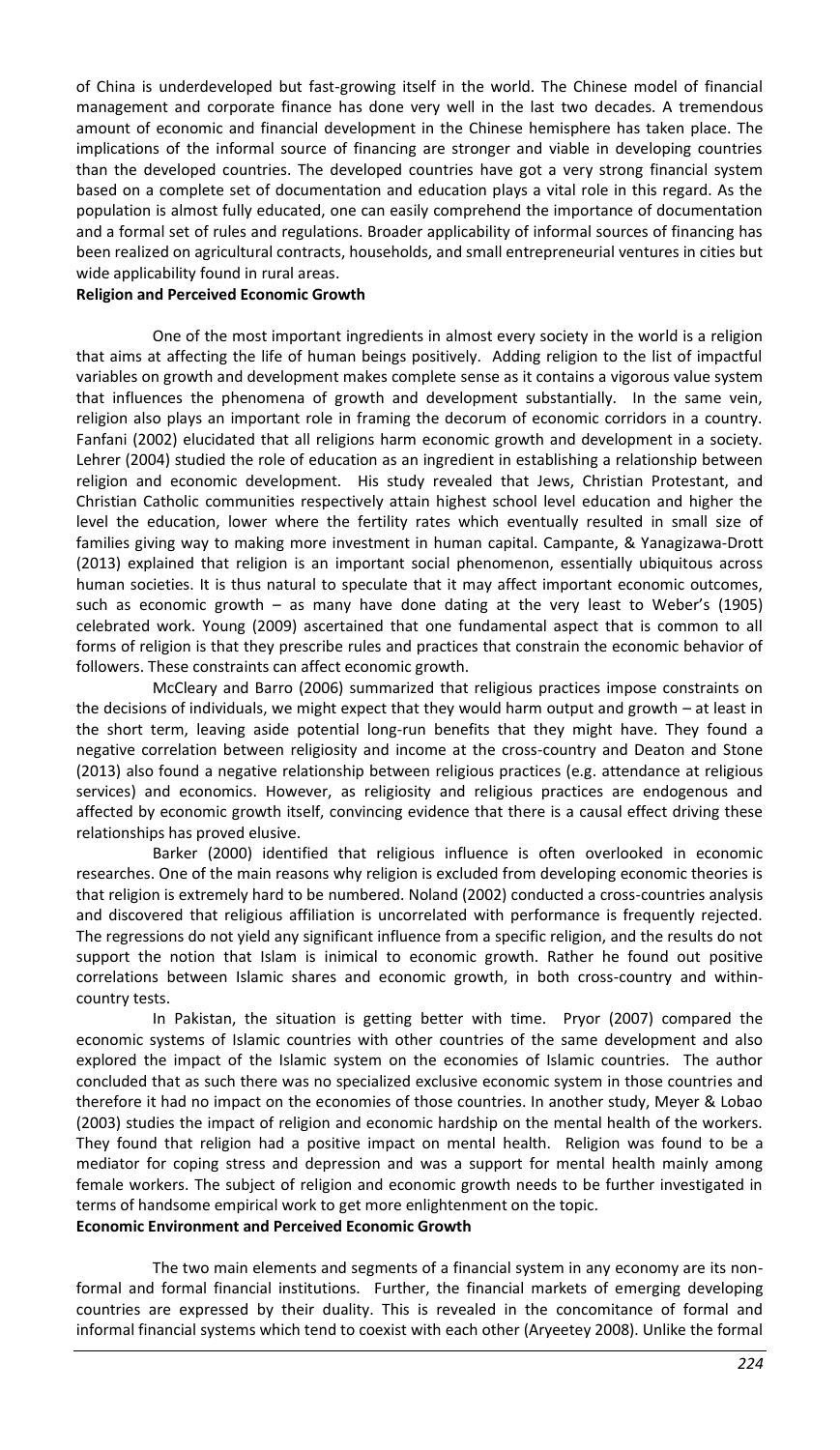financial system, the informal financial system includes all legitimate financial undertakings, which are aiming to escape the legal bindings of the regulators (Popiel 2005). As opposed to formal financial institutions, the informal ones are not controlled, directed, taxed, nor documented by governmental authorities. Different governments in the world had tried vigorously to broaden their respective tax nets and bring in all those businesses which evade documentation and taxes.

Hermes, Kihanga, Lensink, & Lutz, (2015) argued that the informal sector is a chief constituent of any emerging country's economy which ought to be funded to realize unrelenting growth. The term 'informal finance' is coined for the type of finance generated by the informal sector. Many expressions were used to label the undertakings of informal finance, such as moneylenders, unorganized, and non-institutional players. Conservative understanding held that such activities encompassed predacious lending or 'exploitative loans'. As a consequence, policies were inclined towards eliminating, policing, or substituting informal financial activities with subsidized credit. It was observed that informal finance activities continued over a long period and seldom involved bulky transactions and at times comparable to banks' activities. For example, "a system that transfers funds made by workforces in the Middle East to relatives living in the Pakistan, India or Philippines- guaranteeing to do so in only a couple of days- can hardly be termed as unorganized". Hawala is the term popularly used for such transactions in countries like Pakistan, Afghanistan, and India. In this arrangement of hawala, one person is supposed to send money abroad with the help of a money dealer. That money dealer is supposed to collect the amount in cash from the sender and take all details of the receiver in another country. The sender then contacts the prospective receiver and asks him to visit the local representation of a money dealer. In this way, both the sender and receiver evade public taxes but assume the risk of default by the payer involved in the process. On the other hand, different terminologies are being used for the same phenomenon in different countries, like in China fei-ch'ien is the proper terminology for money transfer, hui Kuan is the terminology in Hong Kong for money transfer, hundi in phenomenon representing the money transfer in India, padala is the world used for money transfer in the Philippines and phei Kwan is the substitute of hawala in Thailand (Report, 2003). The reason for its mushroom growth is hidden in its simplicity and great facilitation being offered to the participants of this instrument. The Informal finance in low-Income countries can be imagined as spread along a continuum that arrays from spontaneous credits between friends or families, through loans made by dealers and agents, through pawn shops, through unregulated finance companies, and through unfettered credit amalgamations.

It has been observed that the poor population of Pakistan gets its financing needs to be resolved by the country's microfinance institutions. The micro-finance industry in Pakistan is being constituted of Micro Finance Banks (MFBs), Micro Finance Insurance (MFIs), and Rural Support Programs (RSPs). Only a limited portion of these microfinance institutions are regulated by the State Bank of Pakistan which is the custodian of the monetary system in Pakistan. The potential in the microfinance market has been estimated to be 12 percent against the current strength of 3.1 million subscribers with a loan portfolio of 61.2 billion PKR. There is enormous potential in the market for microinsurance institutions to go for credit life insurance and health insurance in terms of growth and consolidation and micro-finance banks are also flourishing when it comes to branchless banking in the country aiming at reducing the gap between access to rural and urban areas. The Government of Pakistan has introduced the Benazir Income Support Program (BISP) to extend financial support to the neediest and poor people in the country. The beneficiaries of the Benazir Income Support Program were asked to open accounts in banks and especially through the network of micro-finance banks in Pakistan. A handsome figure of 1.3 million depositors was recorded in the scheme which led to a tremendous boost in Micro Finance Bank proceedings in Pakistan. (Source: Micro watch, Issue 32, September 2014).

Breman & Jan (1976) argues that the informal sector should be segmented but based on the mode of production so that it will help in making analytical analysis. For analytical analysis, he suggested two approaches: The first approach recommends that it is not possible to avoid the informal sector as they provide a source of income and job opportunities to the poor people. A great money number of people are associated in terms of employees, suppliers, or another stakeholding capacity with the informal financial institutions. Secondly, there should be a linkage between the informal and formal sectors, which will eventually support one another. The government should play a vital role in promoting this relationship (Breman & Jan 1976; Tokman, & Ed, 1978). Further, the study describes characteristics of the informal sector such as they adjust the urban population but with low salaries, exploitation, and unsatisfactory working condition, and less production (Papola, 1981). Germidis (1990) viewed the financial contribution by the informal financial sector to economic growth and development to be very significant and he estimated the proportion of rural credit in developing countries to range between 30 and 80 percent. Hence it is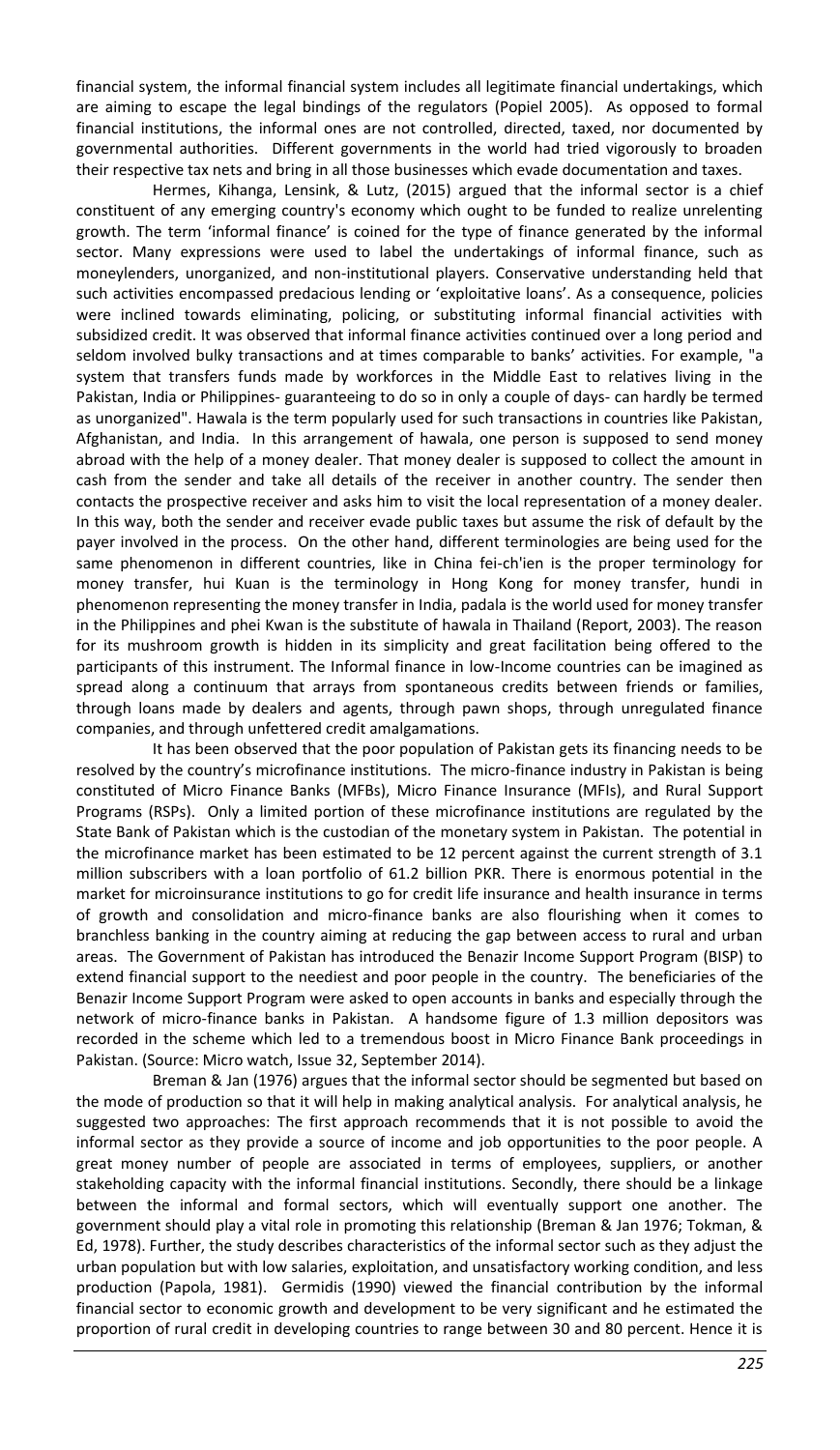amply demonstrated that without the informal economy, the state of economic development cannot be safeguarded and will remain elusive.

Chen (2006) claim that the former description shows the informal sector has an unlimited capacity for expansion and growth. The informal sector has no restriction on entry and ensures a more equal distribution of return. Berman (1976) does not agree with this description of the informal sector and he describes that the informal sector is controlled by social and communal bonds, which makes it difficult for the new entrants to enter the market (Breman & Jans 1976). He categorizes the urban population into a few major segments: Labor elite, bourgeoisies, sub proletariat, and paupers. Labor elite are secure from both union side and regulations as well. Breman argues that sub proletariat can unite based on class and can be an innovative workforce. Groups within sub proletariat have rivalry and conflicts as they are fencing one another domain, this issue further breakdown classes. The arguments by Breman indicate the need for a model that can relate rural dominated societies to the formal sector. The researcher has proposed new possibilities of enhancing linkages between the informal and formal sectors, which is productive for scholars and policymakers. He argued the collaboration between the formal financial system and the informal financial system is the only way out to secure economic development for the society at large on an enduring basis. The tremendous potential present in the informal financial system being prevailed predominantly in the rural areas has a lot to offer to regulators and policymakers to tap the opportunity and design products and services comparable to the needs and requirements of the rural population.

### **Current Status**

The recent years saw a refocus on the informal sector economy in almost all countries of the world. Horn (2009) opines that the reason for the renewed zeal in studying the informal sector economy is attributed to the enormous increase in employment during the economic slump in the informal sector.

In the light of the present study, it is worth mentioning that the economy of Khyber Pakhtunkhwa Province in Pakistan has been tremendously shattered by the war against terror due to its front runner status in the scenario. Alongside conceding heavy human losses, a significant amount of infrastructure has also been destroyed by the terrorist activities initiated vigorously by terrorist organizations like TTP (Tehreek-i-Taliban Pakistan) and Jamiatul Ahrar (JA), etc. The already shrink sort of financial resources for the people of Khyber Pakhtunkhwa went further in jeopardy after these agonizing years of war against terror. As political, cultural, religious, and economic factors in the formal and informal sectors impact the economic development significantly on the one hand and establish strong linkages with poverty alleviation on the hand therefore increased focus on the phenomena becomes indispensable.

### **Conceptual Framework**

Based on the aforementioned literature review, the following model is proposed to ascertain the influence of political, cultural, religious, and economic factors on the economic growth of Khyber Pakhtunkhwa.

Furthermore, the study will also compare the effects of users of formal and informal institutions in KP Province.

| <b>Perceived Cultural</b><br>Stability (CUL) |                           | 226 |
|----------------------------------------------|---------------------------|-----|
| <b>Perceived Political</b>                   | <b>Perceived Economic</b> |     |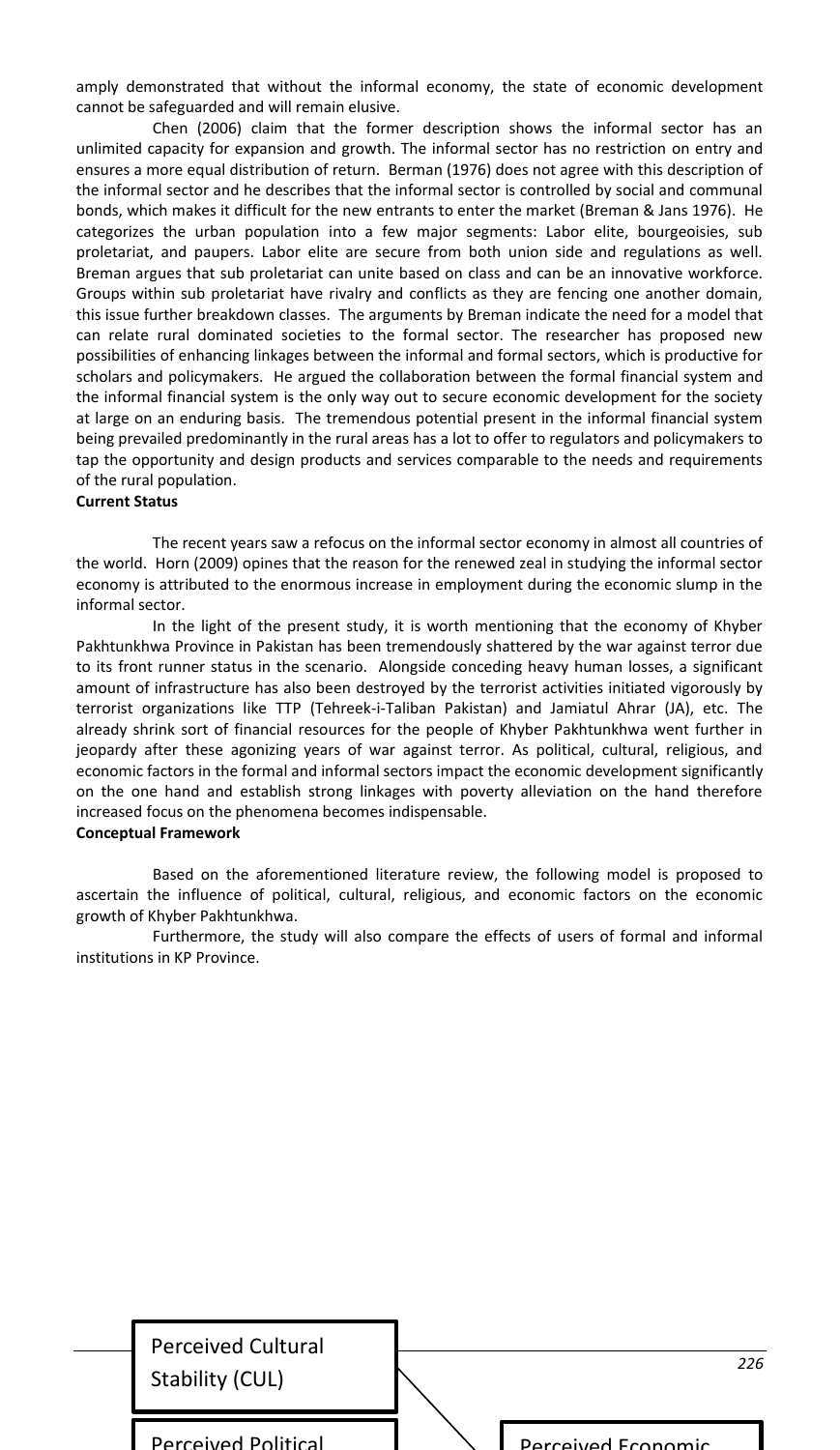*Figure 1: Conceptual Framework*

# **Hypotheses of the Study**

H1: There is a significant impact of political factors on perceived economic growth in KP Province.

H2: There is a significant impact of Religious factors on perceived economic growth in KP Province.

H3: There is a significant impact of cultural factors on perceived economic growth in KP Province.

H4: There is a significant impact of economic factors on perceived economic growth in KP Province. **Research Methodology**

The dimension of inconsistent estimates and incorrect inferences are often emerge from endogeneity bias which sometimes results in false conclusions and inappropriate theoretical interpretations Ullah et al. (2018). According to Ullah et al. (2020) elucidated that empirical research often confronts endogeneity issues and are now properly addressed in academic circles. Combating such issues effectively and efficient use of proper estimation techniques are considered vital quality benchmarks in the publication process.

The population for this research study is managers who are money dealers and lenders in private sectors, Small & Medium Enterprises (SME's), and scheduled commercial banks in the public and private sectors in the Province of Khyber Pakhtunkhwa. Responses received from them have been gauge to record the impact of cultural, political, religious, and economic factors on the perceived economic growth at Khyber Pakhtunkhwa through the formal and informal financial sector. Five hundred (500) subscribers have been taken from informal financial sectors as a sample. Three hundred and sixty-nine (369) firms responded and a total of three hundred and nine were found valid hence the response rate came to 61.8 %. Further, this research study used snowball sampling and convenience sampling methods during the present research.

# **Instrument Items**

# *Perceived Political Stability*

Perceived Political Stability (PPS) measures the perception of the respondents about the political situation prevailing in the province. The purpose of this factor is to understand the level of political stability in the province of Khyber Pakhtunkhwa. The scale is developed based on the work of Muermann, Mitchell, & Volkman, (2006), Yahyazadehfar, Zali, and Shababi (2011), Akongdit, (2013)

*Table 1: Scale Items for Perceived Political Stability*

Scale Statements for Perceived Political Stability

I think KP is a politically stable province

I think KP has political harmony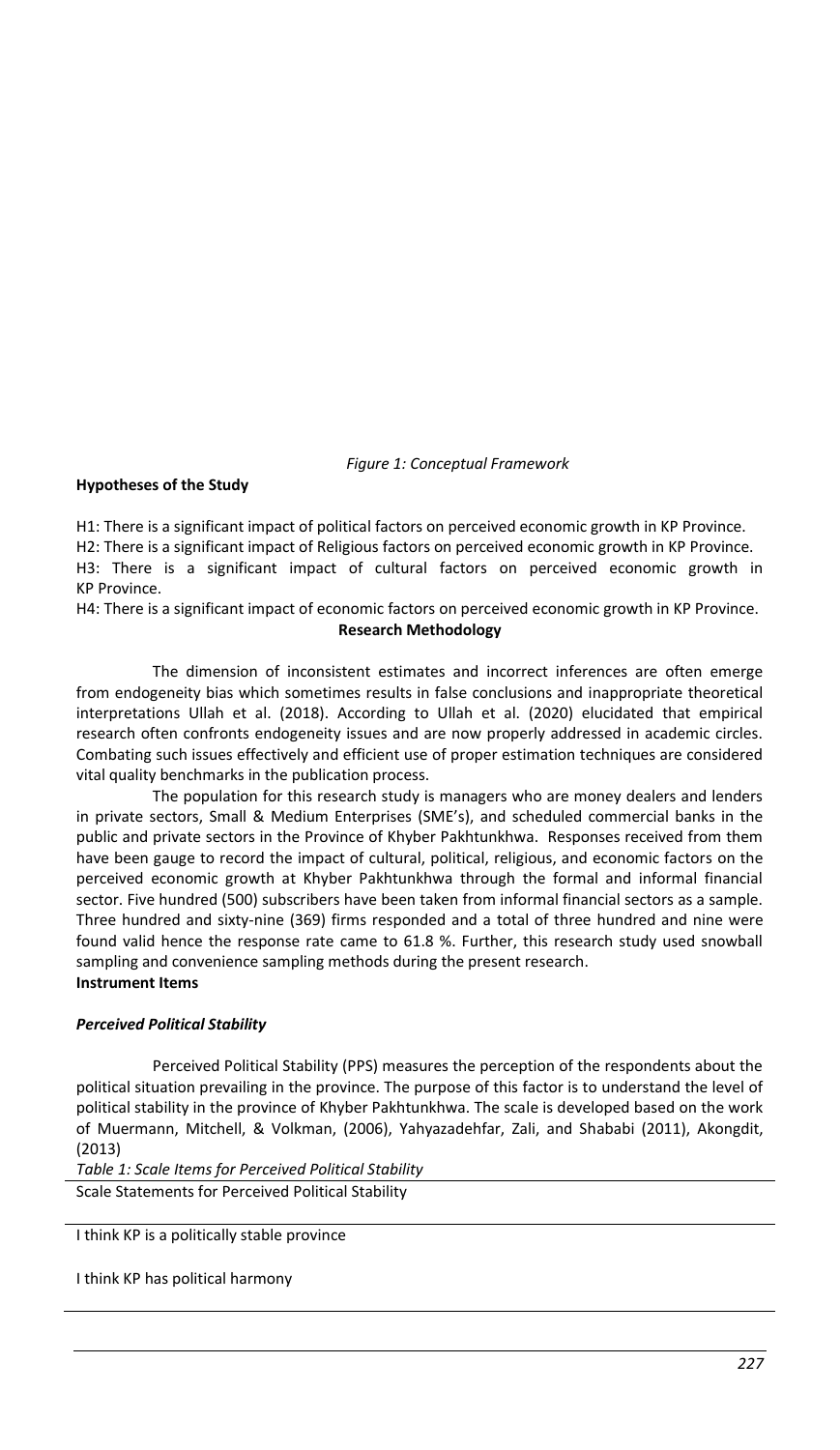I think the people of KP has high political tolerance

People of KP are well aware of their political rights

People of KP are very sensitive and they show aggression on public issues (reverse question)

People of KP do not like the policy of agitation in all respects

People of KP have strong political bondage with their parties

People of KP has freedom of speech at any point of discussion

People of KP has freedom of choice

# *Perceived Cultural Stability*

Perceived Cultural Stability (PCS) measures the perception of the respondents about the cultural situation prevalent in the province. The purpose of this factor is to understand the level of cultural stability in the province of Khyber Pakhtunkhwa. The scale is based on the work of Cochran (1960), Franke, Hofstede, and Bond (1991), Casson and Godley (2000), Weber, Christopher and Hsee (2000), Grinblatt and Keloharju (2001), Saleh (2006), Aregbeyen, & Mbadiugha (2011) *Table 2: Scale Items for Perceived Cultural Stability*

Scale Statements for Perceived Cultural Stability

I think the people of KP are strongly connected to their culture

People of KP do honor their cultural values

People of KP will not like anything that against their culture

People of KP do follow their cultural conventions in their routine course of life

# *Perceived Religious Affiliation*

Perceived Religious Affiliation (PRA) measures the amount of religious affiliation of the respondents in the province. The purpose of this factor is to understand the level of religious affiliation in the province of Khyber Pakhtunkhwa. The scale is based on the work of Canepa and Ibnrubbian (2014), Eid and EL-Gohary (2015).

*Table 3: Scale Items for Perceived Religious Affiliation*

Scale Statements for Perceived Religious Affiliation

People of KP are strongly linked with religion

People of KP always give priority to religious directives in their decision making

The choices of financial option in KP are always guided by religious sentiments

People of KP always interested in Islamic kind of investment options and decisions

People of KP will not accept any financial policy which is against Islamic ideology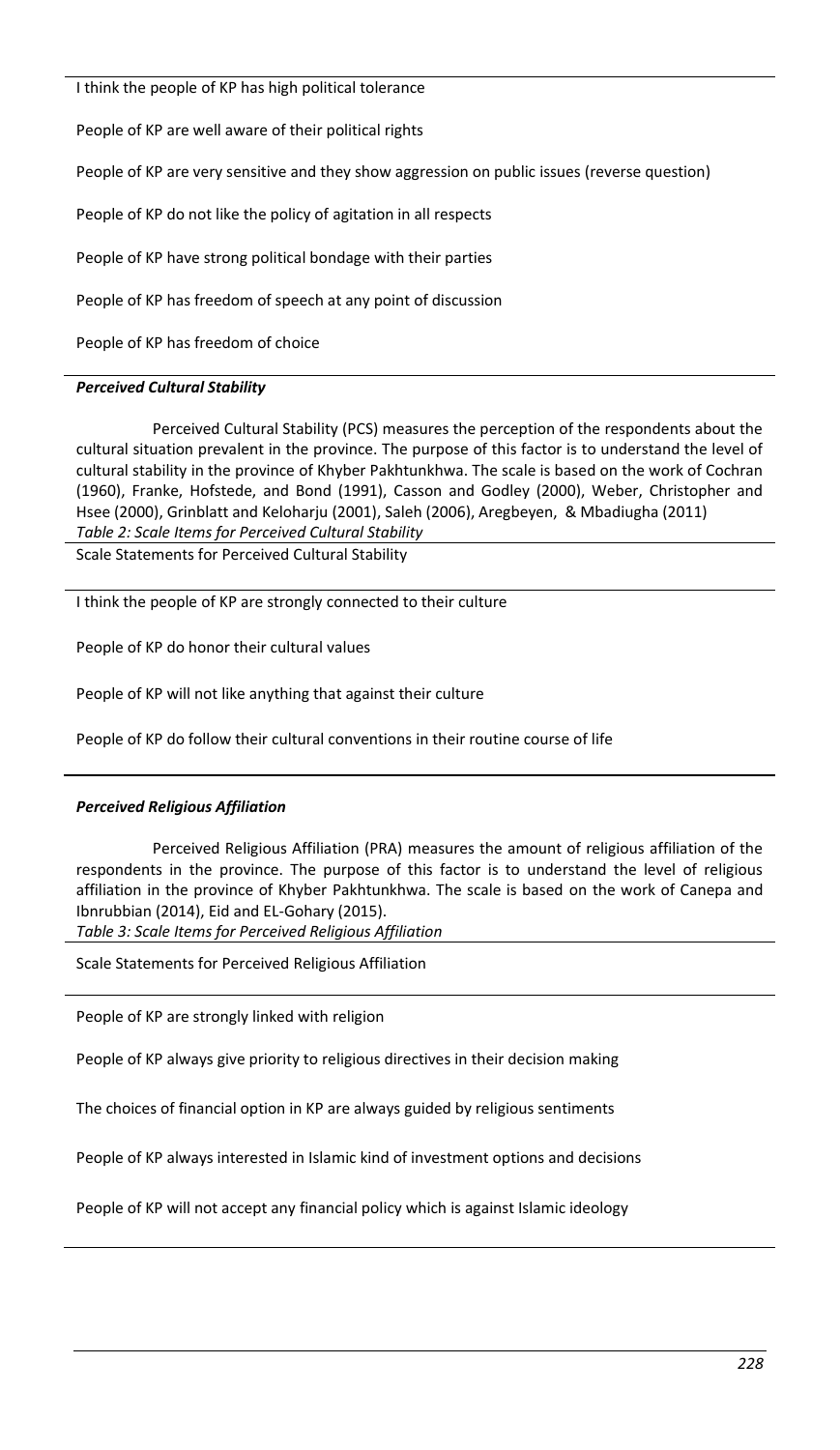### *Perceived Economic Environment*

Perceived Economic Environment (PEE) measures the perception of the respondents and their assessment of how well is the economic environment of the province. The purpose of this factor is to understand the wellness of the economic environment prevalent in the province of Khyber Pakhtunkhwa. The scale is based on the work of Nagy and Obenberger (1994), Muermann, Mitchell, & Volkman (2006), Qureshi, Kashif ur Rehman, and Hunjra (2012), Al-Ajmi (2009), Burke, Clarke, Barrow, and Molian (2008), Sheikh, (2010), Yahyazadehfar, Zali, and Shababi (2011),

*Table 1: Scale Items for Perceived Economic Environment*

Scale Statements for Perceived Economic Environment

KP is economically more stable in the country

KP has more employment opportunities than other parts of countries

People KP are more economically well-off than other parts of the country

KP economy is not under the inflationary pressure

People of KP are self-sufficient in the provision of goods and services than other parts of the country

Labor is easily available for work

People of KP are self-sufficient in capital adequacy for desired investments

### *Perceived Economic Growth*

The last factor that the subjects in the study responded to was Perceived Economic Growth (PEG). This is the ultimate criterion variable in the study. PEG measured the perception of the respondents about the economic growth in the province. The purpose of this factor is to understand the perception of economic growth in the province of Khyber Pakhtunkhwa. The scale is based on the work of Lewis (2013) and Kuznets (2016).

*Table 2: Scale Items for Perceived Economic Growth*

Scale Statements for Perceived Economic Growth

People of KP are progressing over the years

The production capacity of KP is progressing over the years

People of KP has progressive infrastructure over the years

People of KP has an extensive choice as a consumer over the years

The production wheel in KP has expanded over the years

Business in KP has been expanded over the years

#### **Data Analysis**

Two types of analysis have been performed for this research study, profile analysis of the research respondents, and statistical analysis. The following statistical tools have been used to analyze the data:

- Descriptive Statistics
- Correlation Analysis
- Structural equation modeling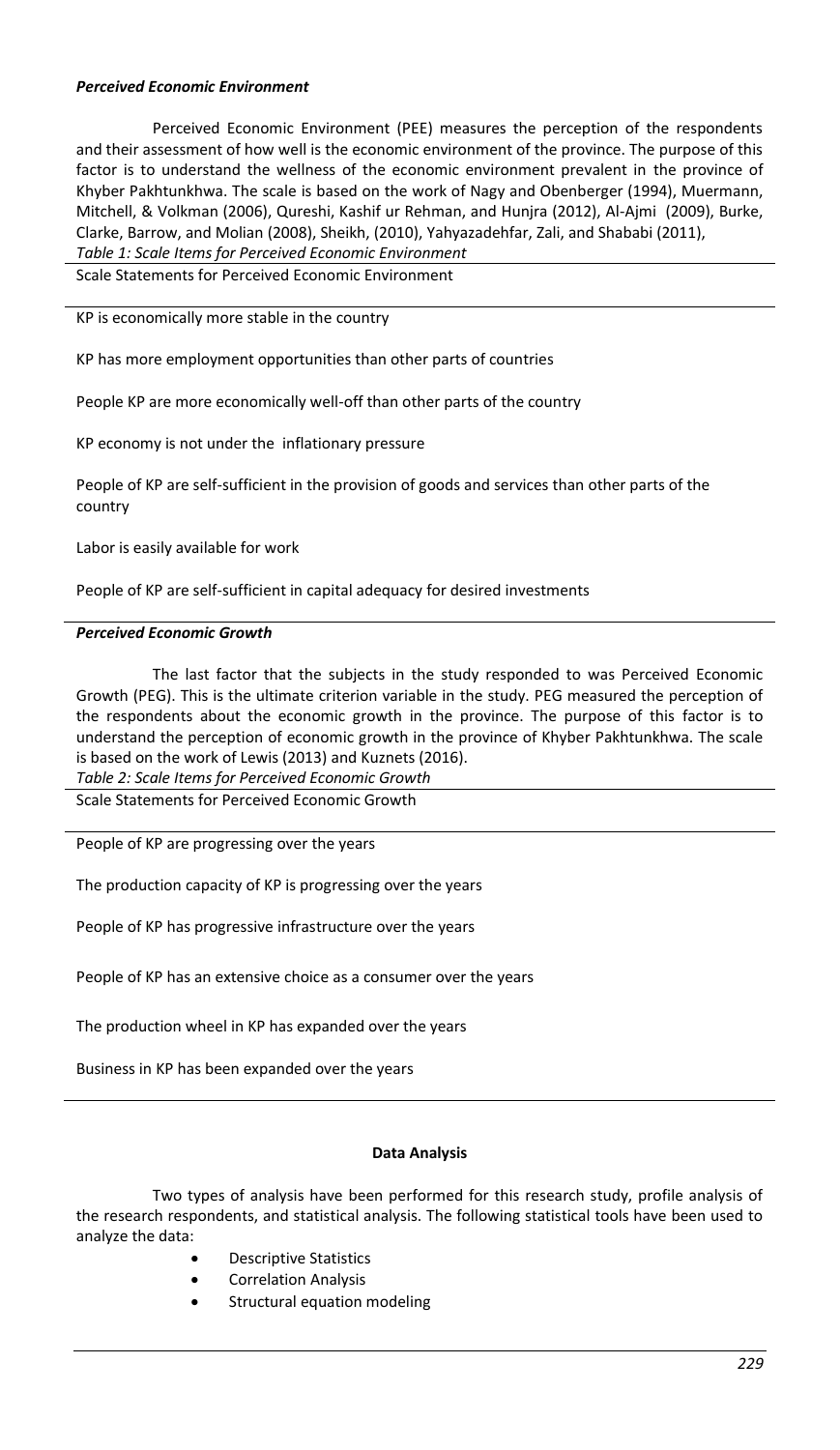# The Smart PLS and SPSS Version 19 has been employed in the research study for analysis and presentation purposes.

# *Age of the Respondents*

Respondents in the study were asked to provide information about their age. Age was categorized into different groups that are Below 30, 31-40, 41-50, and 51-60. The majority of the respondents were middle-aged belonging to the age group between 31 to 40 (122, 39.5%) while the least number of respondents were in the age group between 51 to 60 (26, 8.4%). The number of respondents in each age group and their respective percentage is shown in the following table. *Table 6: Age*

|                | Frequency | Percent | <b>Valid Percent</b> | Cumulative |
|----------------|-----------|---------|----------------------|------------|
|                |           |         |                      | Percent    |
| below 30 Years | 98        | 31.7    | 31.7                 | 31.7       |
| 31-40 Years    | 122       | 39.5    | 39.5                 | 71.2       |
| 41-50 Years    | 63        | 20.4    | 20.4                 | 91.6       |
| 51-60 Years    | 26        | 8.4     | 8.4                  | 100.0      |
| Total          | 309       | 100.0   | 100.0                |            |

### *Education of the Respondents*

Respondents in the research study were asked to provide information about their level of formal education. Education was categorized into different groups that are Secondary School or 10th Grade, Higher Secondary School Certificate or 12th Grade, Bachelors or 14th Grade, Masters or 16th Grade, and above 16th Grade. The majority of the respondents were holding a Master's degree as they constituted 42.7 percent of the total study respondents. The number of respondents in each education group and their respective percentage is shown in the following table.

# *Table 7: Table Education of the Respondents*

| <b>Educational Qualification</b>       | Frequency | Percent | <b>Valid Percent</b> | Cumulative |
|----------------------------------------|-----------|---------|----------------------|------------|
|                                        |           |         |                      | Percent    |
| Secondary School                       | 12        | 3.9     | 3.9                  | 3.9        |
| Higher Secondary School<br>Certificate | 16        | 5.2     | 5.2                  | 9.1        |
| <b>Bachelors</b>                       | 112       | 36.2    | 36.2                 | 45.3       |
| <b>Masters</b>                         | 132       | 42.7    | 42.7                 | 88.0       |
| <b>Above Masters</b>                   | 37        | 12.0    | 12.0                 | 100.0      |
| Total                                  | 309       | 100.0   | 100.0                |            |

### *Gender of the Respondents*

Respondents in the research study were asked to provide information about their gender. The majority of the study respondents were male (242, 78.3%) while the study had a total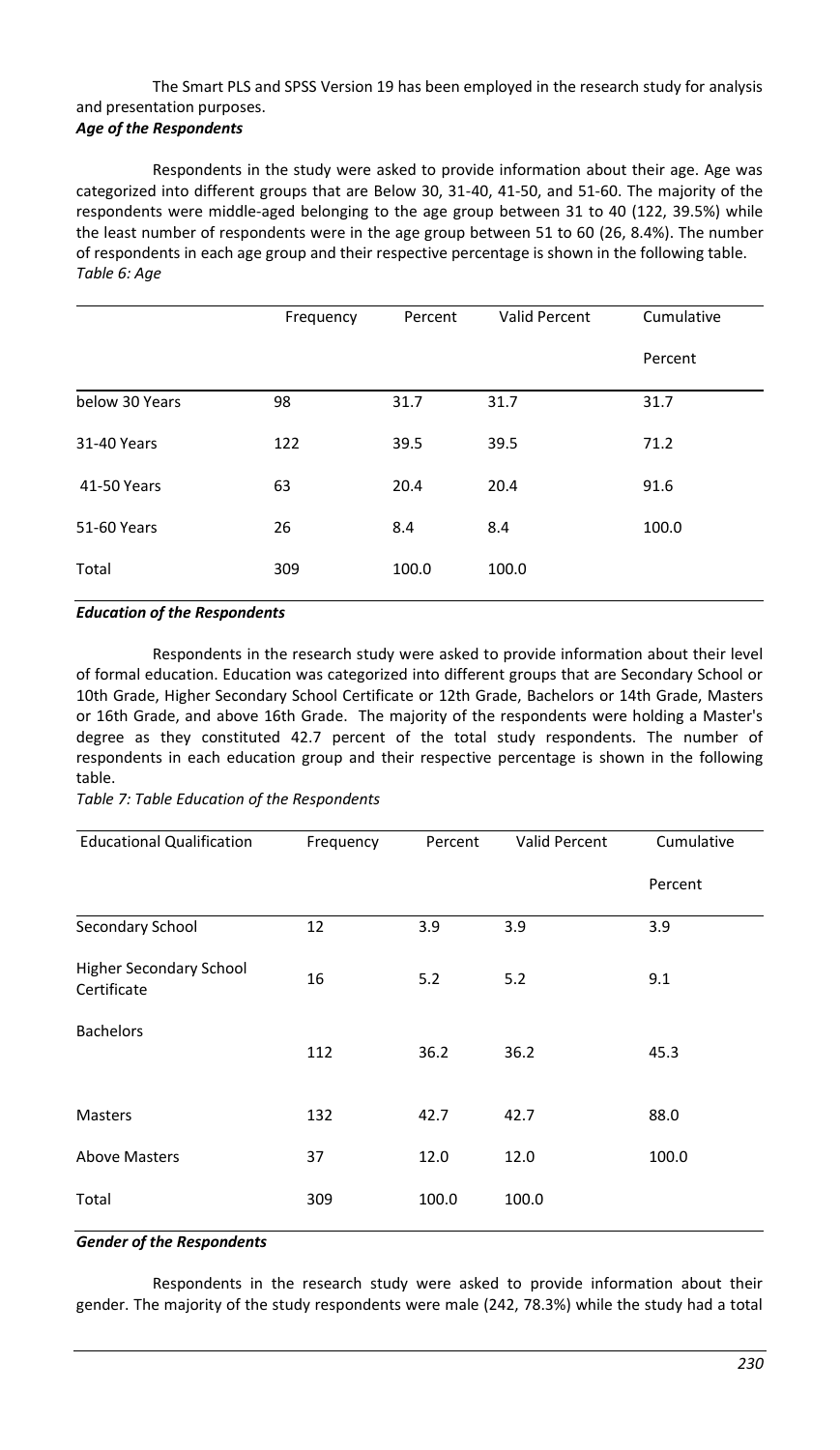of 67 (21.7%) female respondents. The number of respondents in each gender group and their respective percentage is shown in the following table.

|        | Frequency | Percent | Valid Percent | Cumulative |
|--------|-----------|---------|---------------|------------|
|        |           |         |               | Percent    |
| Male   | 242       | 78.3    | 78.3          | 78.3       |
| Female | 67        | 21.7    | 21.7          | 100.0      |
| Total  | 309       | 100.0   | 100.0         |            |

#### *Table 8: Table Gender of the Respondents*

#### *Occupation of the Respondents*

Respondents in the study were asked to provide information about their occupation. The occupation was categorized into different groups that are Government Employed, Private Employed, and Self Employed. The majority of the respondents were employed in a private organization (147, 47.6%) followed by government employees (84, 27.2%) while a total of 77 (24.9%) were self-employed. The number of respondents in each occupation category and their respective percentage is shown in the following table.

*Table 9: Table Occupation Type*

|         |                        | Frequency | Percent   | Valid Percent | Cumulative |
|---------|------------------------|-----------|-----------|---------------|------------|
|         |                        |           |           |               | Percent    |
|         | Government<br>employed | 84        | 27.2      | 27.3          | 27.3       |
|         | Private employed       | 147       | 47.6      | 47.7          | 75.0       |
|         | Self employed          | 77        | 24.9      | 25.0          | 100.0      |
|         | Total                  | 308       | 99.7      | 100.0         |            |
| Missing | System                 | 1         | $\cdot$ 3 |               |            |
| Total   |                        | 309       | 100.0     |               |            |

#### **Partial Least Squares (PLS)**

#### *Reliability Analysis*

Each of the factors in the revised model is evaluated for reliability. Reliability in the present study is assessed using Cronbach Alpha and Composite Reliability. Reliability analysis was conducted to determine the internal consistency of each construct. The results of the Alpha and Composite Reliability are shown in the following table. The alpha of the constructs in the present study ranged between .762 and .854 while CR values ranged between .841 and .890. Results indicate that the reliability of all the constructs is well above .70 which indicates good reliability is attained.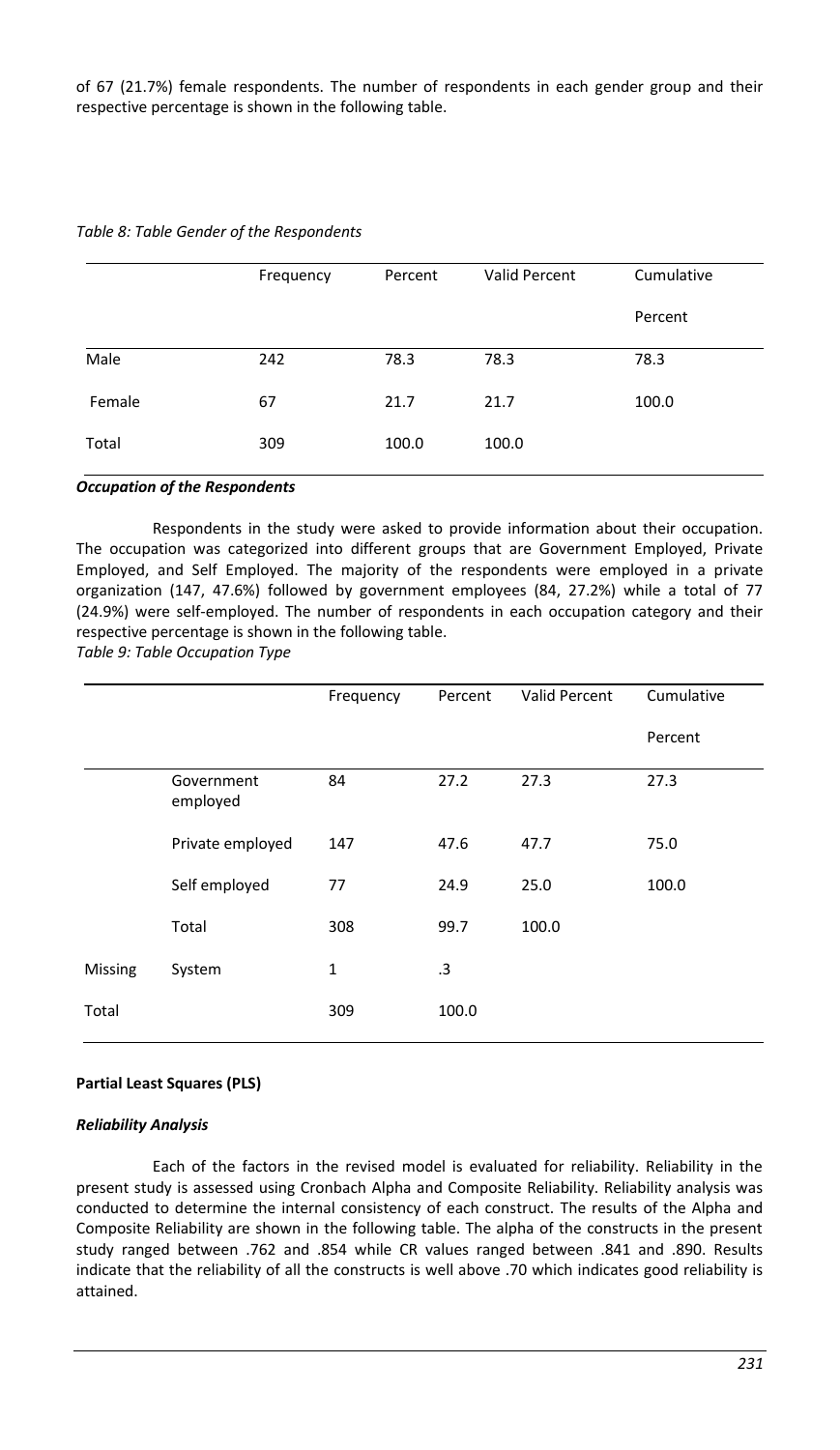### *Table 10: Reliability analysis of the constructs*

|                                     | Cronbach's Alpha | <b>Composite Reliability</b> |
|-------------------------------------|------------------|------------------------------|
| <b>Perceived Cultural Stability</b> | 0.788            | 0.853                        |
| Perceived Economic Environment      | 0.834            | 0.877                        |
| Perceived Economic Growth           | 0.854            | 0.890                        |
| Perceived Political Stability       | 0.762            | 0.841                        |
| Perceived Religious Affiliation     | 0.821            | 0.865                        |

### *Construct Validity*

Construct validity is determined once convergent and discriminant validity is established.

# *Convergent Validity*

One of the two forms of validity established in the present study is convergent validity. Convergent validity is established when the concepts that should be related to each other are related. Statistically, convergent validity is established if an AVE of .50 or greater is achieved for the constructs. Based on the factor loadings, convergent validity was calculated. The results indicate that AVE for all the constructs in the present study was found to be over the recommended value of .50. Hence, convergent validity was established. The following table shows the AVE value for each of the constructs in the present study.

*Table 11: AVE for constructs*

|                                       | Average Variance Extracted (AVE) |
|---------------------------------------|----------------------------------|
| Perceived Cultural Stability (PCS)    | 0.595                            |
| Perceived Economic Environment (PEE)  | 0.545                            |
| Perceived Economic Growth (PEG)       | 0.575                            |
| Perceived Political Stability (PPS)   | 0.514                            |
| Perceived Religious Affiliation (PRA) | 0.567                            |

### *Discriminant Validity*

Discriminant validity determines the extent to which sufficiently distinct constructs are not strongly related to each other. Discriminant validity in the present study is established through three different techniques

- 1. Fornell-Larcker Criterion
- 2. Cross Loadings Analysis<br>3. Heterotrait-Monotrait F
- 3. Heterotrait-Monotrait Ratio (HTMT)

Using the Fornell-Larcker criterion, discriminant validity is established if the square root of AVE for each construct is greater than the inter-correlations of other constructs. The following table compares AVE square roots and inter-construct correlations. The results indicate that the square root of AVE of each construct is greater than other inter-construct correlations. Hence, discriminant validity is established.

*Table 12: Fornell and Larcker Criterion*

| Constructs | PCS   | PEE | PEG | <b>PPS</b> | <b>PRA</b> |
|------------|-------|-----|-----|------------|------------|
| <b>PCS</b> | 0.771 |     |     |            |            |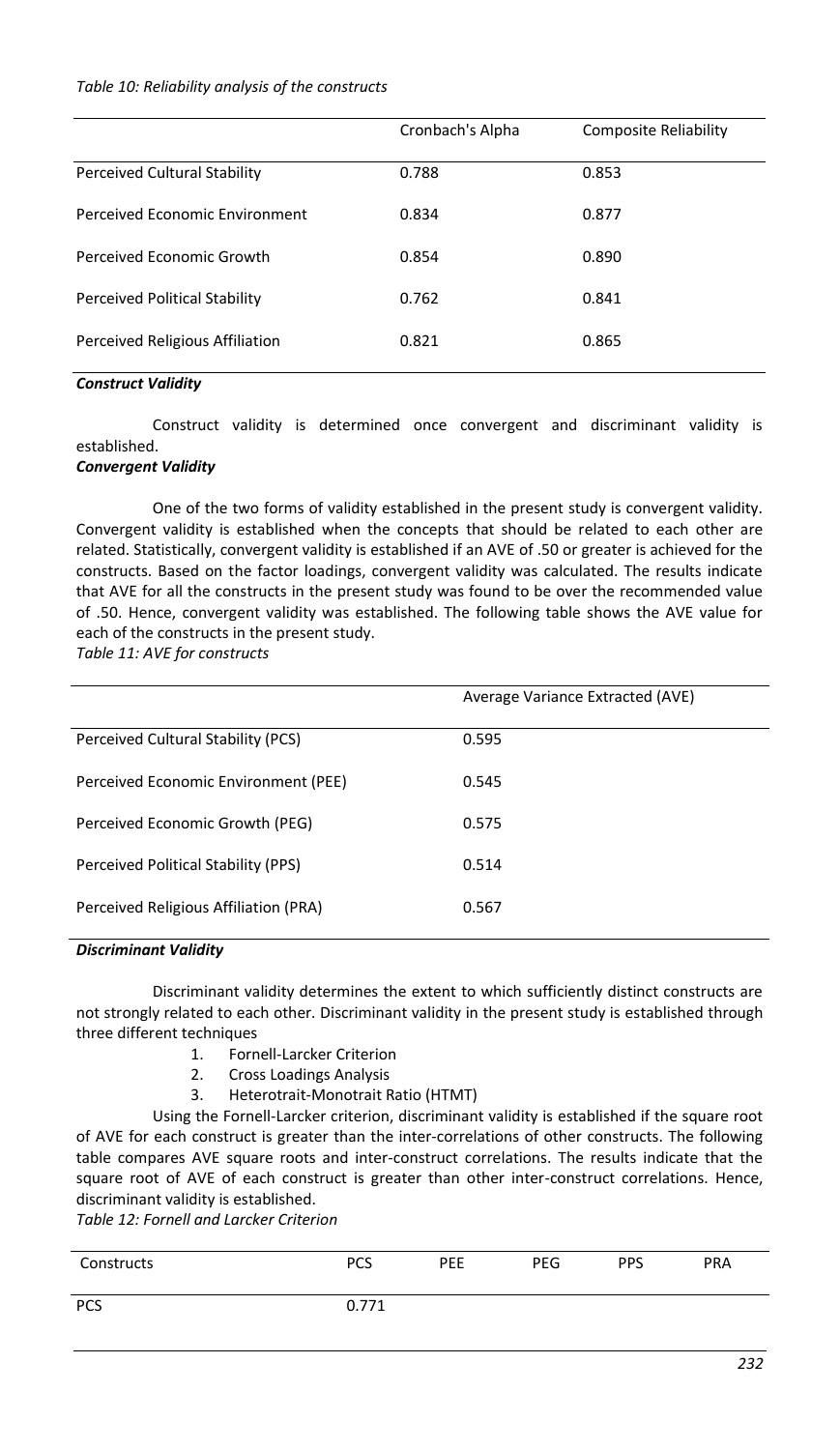| PEE        | 0.027 | 0.738 |       |       |       |
|------------|-------|-------|-------|-------|-------|
| PEG        | 0.162 | 0.386 | 0.758 |       |       |
| <b>PPS</b> | 0.154 | 0.446 | 0.345 | 0.717 |       |
| <b>PRA</b> | 0.613 | 0.190 | 0.228 | 0.347 | 0.753 |

The next method is the cross-loadings. The cross-loadings table below reports details of correlations among each scale. This table is a complete frame of discriminant validity and convergent validity as it reports on factor loadings of all indicators; this should be greater than the constructs of them than any other factors (McLure Wasko & Faraj 2005). The results indicate that all the factor loading of measurements is greater than their cross-loadings. Additional support for discriminant validity was obtained through the assessment of cross-loadings. Since, the diagonal loadings were significantly greater than the off-diagonal loadings in the corresponding rows and columns (Hulland, 1999).

*Table 13: Cross Loadings* 

|                  | <b>PCS</b> | PEE      | PEG   | <b>PPS</b> | PRA   |
|------------------|------------|----------|-------|------------|-------|
| PCS1             | 0.881      | 0.064    | 0.183 | 0.203      | 0.535 |
| PCS <sub>2</sub> | 0.819      | $-0.049$ | 0.119 | 0.055      | 0.450 |
| PCS3             | 0.706      | $-0.012$ | 0.078 | 0.039      | 0.507 |
| PCS4             | 0.658      | 0.073    | 0.061 | 0.128      | 0.426 |
| PEE1             | $-0.016$   | 0.730    | 0.231 | 0.445      | 0.132 |
| PEE2             | $-0.035$   | 0.772    | 0.205 | 0.312      | 0.149 |
| PEE3             | $-0.123$   | 0.838    | 0.260 | 0.347      | 0.027 |
| PEE4             | $-0.030$   | 0.732    | 0.349 | 0.222      | 0.115 |
| PEE5             | 0.062      | 0.701    | 0.188 | 0.246      | 0.123 |
| PEE7             | 0.204      | 0.641    | 0.357 | 0.384      | 0.248 |
| PEG1             | 0.185      | 0.344    | 0.762 | 0.295      | 0.188 |
| PEG2             | 0.138      | 0.278    | 0.813 | 0.306      | 0.153 |
| PEG3             | 0.148      | 0.279    | 0.789 | 0.276      | 0.180 |
| PEG4             | 0.000      | 0.386    | 0.753 | 0.321      | 0.112 |
| PEG5             | 0.146      | 0.202    | 0.747 | 0.200      | 0.225 |
| PEG6             | 0.145      | 0.199    | 0.677 | 0.089      | 0.218 |
| PPS1             | 0.168      | 0.289    | 0.254 | 0.757      | 0.309 |
| PPS2             | 0.048      | 0.350    | 0.218 | 0.681      | 0.073 |
| PPS3             | 0.055      | 0.335    | 0.261 | 0.751      | 0.176 |
| PPS4             | $-0.022$   | 0.338    | 0.228 | 0.750      | 0.158 |
|                  |            |          |       |            |       |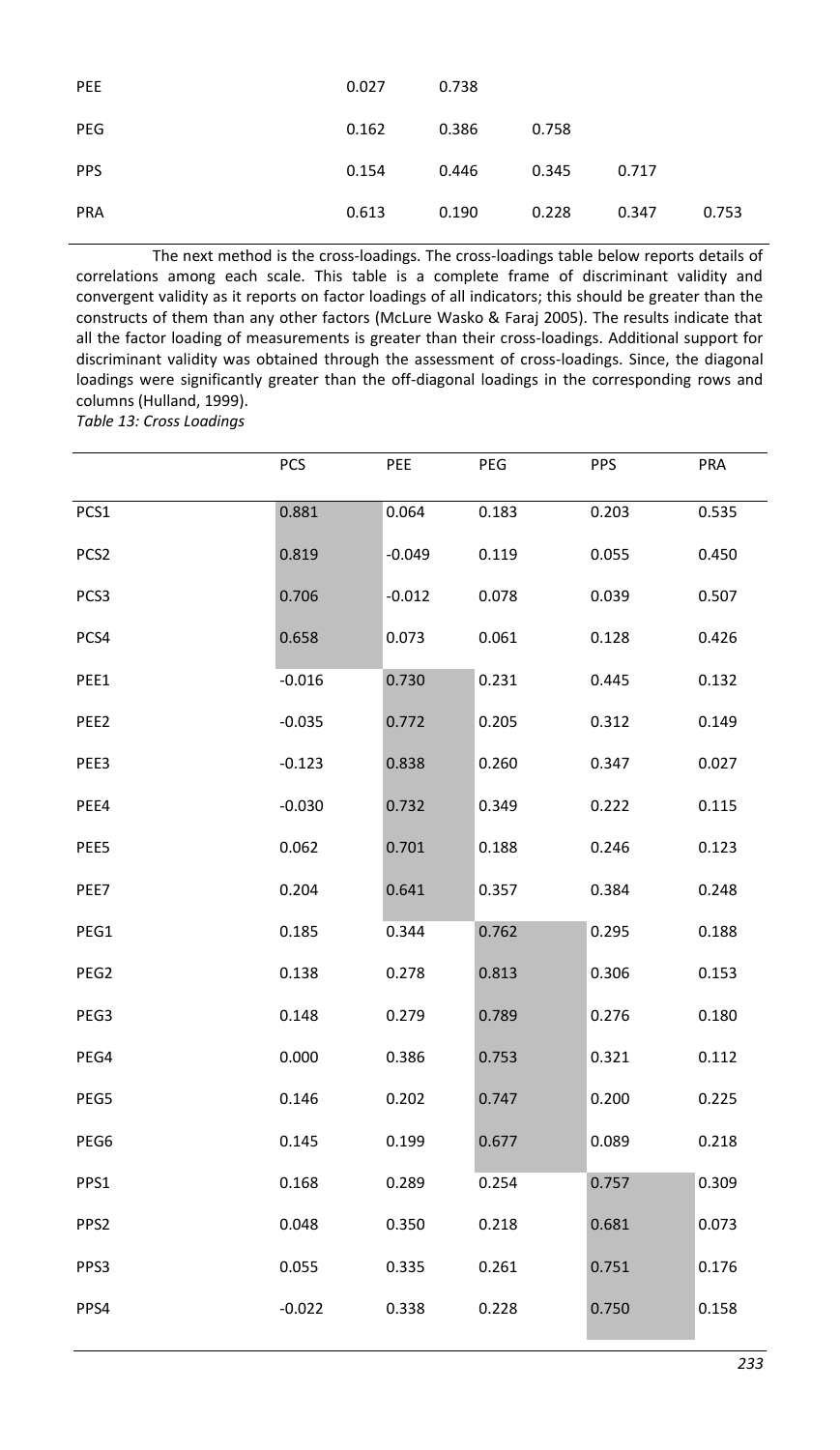| PPS8 | 0.272 | 0.289 | 0.266 | 0.638 | 0.482 |
|------|-------|-------|-------|-------|-------|
| PRA1 | 0.606 | 0.054 | 0.195 | 0.243 | 0.840 |
| PRA2 | 0.490 | 0.104 | 0.191 | 0.332 | 0.860 |
| PRA3 | 0.464 | 0.228 | 0.223 | 0.246 | 0.809 |
| PRA4 | 0.370 | 0.224 | 0.045 | 0.279 | 0.634 |
| PRA5 | 0.313 | 0.303 | 0.055 | 0.353 | 0.578 |

HTMT is an estimate of the correlation between the constructs. Its interpretation is straightforward. Using the HTMT as a criterion involves comparing it to a predefined threshold. If the value of the HTMT is higher than this threshold, one can conclude that there is a lack of discriminant validity. The exact threshold level of the HTMT is debatable; Some authors suggest a threshold of 0.85 (Kline, 2011), whereas others propose a value of 0.90 (Teo, Srivastava, & Jiang, 2008). The table below shows that the estimates do not exceed the recommended values. Hence, discriminant validity is established.

*Table 14: Heterotrait-Monotrait Ratio (HTMT)*

|            | PCS                      | PEE   | PEG   | <b>PPS</b> | PRA                      |
|------------|--------------------------|-------|-------|------------|--------------------------|
| PCS        | $\overline{\phantom{a}}$ |       |       |            |                          |
| PEE        | 0.145                    |       |       |            |                          |
| PEG        | 0.190                    | 0.406 |       |            |                          |
| PPS        | 0.220                    | 0.555 | 0.401 |            |                          |
| <b>PRA</b> | 0.734                    | 0.290 | 0.234 | 0.474      | $\overline{\phantom{a}}$ |
|            |                          |       |       |            |                          |

### *Regression Results*

The results of the analysis for users of the informal financial system show an R2 value of .433. This shows that 43.3% change in perceived economic growth can be accounted for perceived political stability, perceived cultural stability, perceived economic environment, and perceived religious affiliation in the users of the informal financial system. The model with R2 value is shown in the figure below



*Figure 1: Structural Model with Explained Variance: IFS*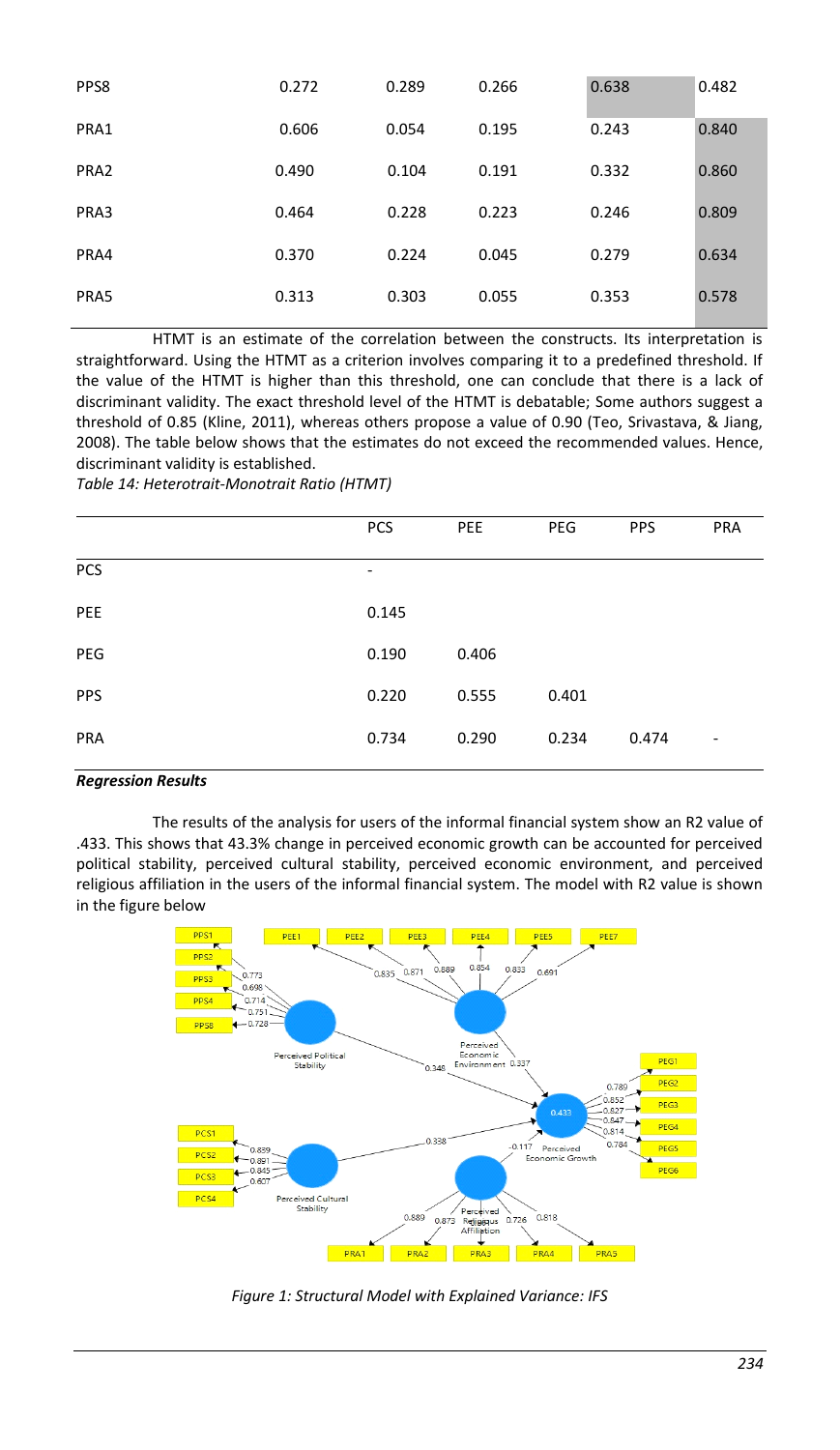In addition to evaluating the R2 value for the formal financial system, the change in the R2 value when a specified independent variable is omitted from the model can be used to evaluate whether the omitted construct has a substantive impact on the dependent variable. This measure is referred to as the f2 effect size (Hair Jr, Hult, Ringle, & Sarstedt, 2013).

The results show that the removal of perceived cultural stability, perceived economic environment, and perceived political stability have a small effect on the dependent variable (perceived economic growth), while perceived religious affiliation will have a negligible effect. The effect size is shown in the following table for users of the informal financial economy.

*Table 15: Effect Size for Independent Variables for IFS*

| Constructs                           | Effect Size (f2) |
|--------------------------------------|------------------|
| <b>Perceived Cultural Stability</b>  | .117             |
| Perceived Economic Environment       | .112             |
| <b>Perceived Political Stability</b> | .120             |
| Perceived Religious Affiliation      | .010             |

The results of hypotheses tests for users of informal financial system revealed a significant impact of Perceived Cultural Stability ( $t = 3.433$ ,  $p < .005$ ), Perceived Economic Environment (t = 3.398,  $p < .005$ ), and Perceived Political Stability (t = 4.020,  $p < .001$ ). Perceived Religious Affiliation (t = .854, p > .05) had an insignificant impact on Perceived Economic Growth. The results are summarized in the following table and diagram for users of the informal financial economy

*Table16: Hypotheses Testing for Informal Financial Economy*

|                                                              | OS      | STD  |     | <b>Sig</b> |
|--------------------------------------------------------------|---------|------|-----|------------|
| Perceived Cultural Stability -> Perceived Economic Growth    | .338    | .099 | 3.4 | .001       |
| Perceived Economic Environment -> Perceived Economic Growth  | .337    | .099 | 3.3 | .001       |
| Perceived Political Stability -> Perceived Economic Growth   | .348    | .087 | 4.0 | .000       |
| Perceived Religious Affiliation -> Perceived Economic Growth | $-.117$ | .137 | .85 | .393       |

### **Discussion and Conclusion**

This study intends to contribute to the literature by covering the gaps like say, for instance, it is the first attempt to examine the perceived effect of different factors on economic growth particularly in the context of Pakistan. The results of the analysis showed that 43.3% change in perceived economic growth can be accounted for perceived political stability, perceived cultural stability, perceived economic environment, and perceived religious affiliation in the users of the informal financial system. The study results found similar to previous studies like (Mason, and Harrison, 2017; Klapper, Lusardi, and Van Oudheusden, 2015; Ikasari, Sumransat, Eko, and Kusumastuti, 2016; Polese, William, Horodnic, and Bejakovic, 2017) it is because besides other factors financial literacy is one of the main cause that pushes the users to go for the informal mode of financing. Similarly, other economic factors like perception about tax burden and especially after a recent change in the government lead a significant aid of the informal sector in perceived economic growth. Further, results also found contradictory (Taiwo, Agwu, and Benson, 2016; Maridal, 2013, Ciobanu, and Bahna, 2015) it once again tends to be in the favor of the researcher argues that perceptual studies in the context of economics factors must be ascertained to depict the actual outcome. Hence, from the discussion, it's revealed that socioeconomic factors of the study are contextual and possess a diverse influence on perceived economic growth.

From the above-stated discussion, the conclusion can be drawn that the majority of the results were supported by the previous studies (Zulfiqar, Chaudhary, and Aslam, 2016, Upreti, 2015, Braunfels, 2014, McKernan, Pitt, and Moskowitz, 2004) like to say for instance there is a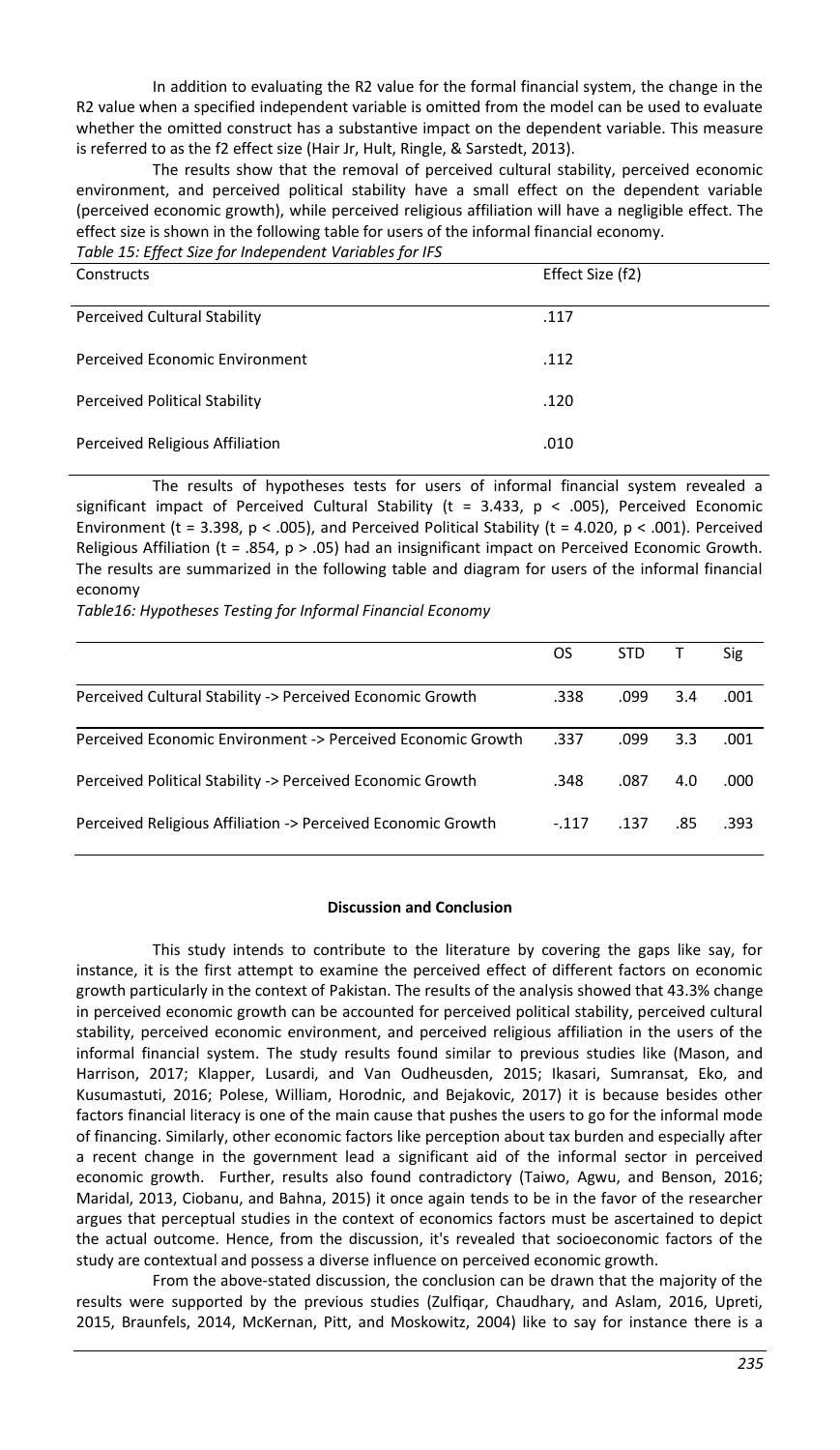significant impact of Perceived political stability, Perceived economic factors have been found on Perceived economic growth. Similarly, a significant difference in Perceived economic growth across informal users has also been revealed by the results. On the other side, there is an insignificant influence (Ciobanu, and Bahna, 2015, Eum, 2011) of Perceived cultural factors, Perceived religious factors have been accounted on Perceived economic growth. Difference between Perceived political stability, Perceived economic factors, perceived cultural factors, and perceived religious factors also found insignificant across the users of informal financial systems. However, the blend of the results was also linked with present political, cultural, religious, and economic factors, and the said results were discussed with more implications at KP province, many of the results found satisfactory in compliance with reality and this was also the ultimate aim of the researcher to represent the true picture of the KP and proposed viable solutions for it.

### **Limitations**

Every research study is subjected to many assumptions and limitations and this study is no exception. There are a few limitations associated with this study. In the first instance, the assumptions of the study will be discussed. Several assumptions accompany this research study. First of all, the study assumed that the respondents in the sample population has answered the survey questions very truthfully, unbiased and without any fear in line with their best ability. However, there are chances that the respondents may have responded in terms of social desirable answers (Krumpal, 2013); (weigold, weigold, & Russel, 2013). Secondly, the sample representing the total population is assumed to be fully representative of the people associated with formal and informal financial systems in KP Province. All respondents are assumed to be literate enough to understand at least the know-how of responding to any such questions and its importance. In the light of the current scenario, the assumption will not be practical to assume all people residing in the Province are supposed to be academically qualified. However, they are supposed to be proficient in understanding the language of the questions being asked from them and quite capable of understanding the modalities involved.

The limitations of this study are centric to its methodological issues like the demographics, sample size, and research design. First to discuss the last aspect, since the research data is constrained to time and it has been collected in a sphere of three months only, the data represent a limited timeframe. There is a possibility that the population leftover from this study if contacted, may have been able to have contributed in a better way than the current respondents so it constitutes a limitation of the study. On a similar note, different people possess different intelligent quotient (IQ) levels and it leads to different capability levels among people. Some people are quite sharp at understanding and comprehending issues, some possess mediocrity in understanding, and last but not least, some people are not at all good at comprehending new phenomena.

The larger size of the study sample increases the statistical strength of the data and on the contrary, a smaller one decreases the same in size or overall effect, similarly score range is accordingly restricted and limited variability (Faul, Erdfelder, Lang, & Buchner, 2007). As for as demographic attributes of the study respondents are concerned, it is worth mentioning that the study concedes a drawback of having all respondents from KP Province only and the rest of the country has not been considered for data collection due to time and financial constraints. So it also constitutes a limitation because it may have been possible to get better responses from countrywide study respondents.

Furthermore, the study is limited to the evaluation of how different factors impact the perception of economic growth and the comparison of the factors and economic growth between formal and informal systems. Future studies may evaluate the impact of formal and informal systems on economic growth and how they both may be linked to each other.

### **Policy Recommendations**

Since the previous one decade, Pakistan and especially KP province faced drastic changes in a political, cultural, and religious environment that ultimately cause economic environment as well as KP economy on both formal and informal sector. Therefore, it is suggested that policymakers or practitioners should have to work out the laws governing harmony in a cultural and religious environment, and as well as Govt. of KP should strive to make the political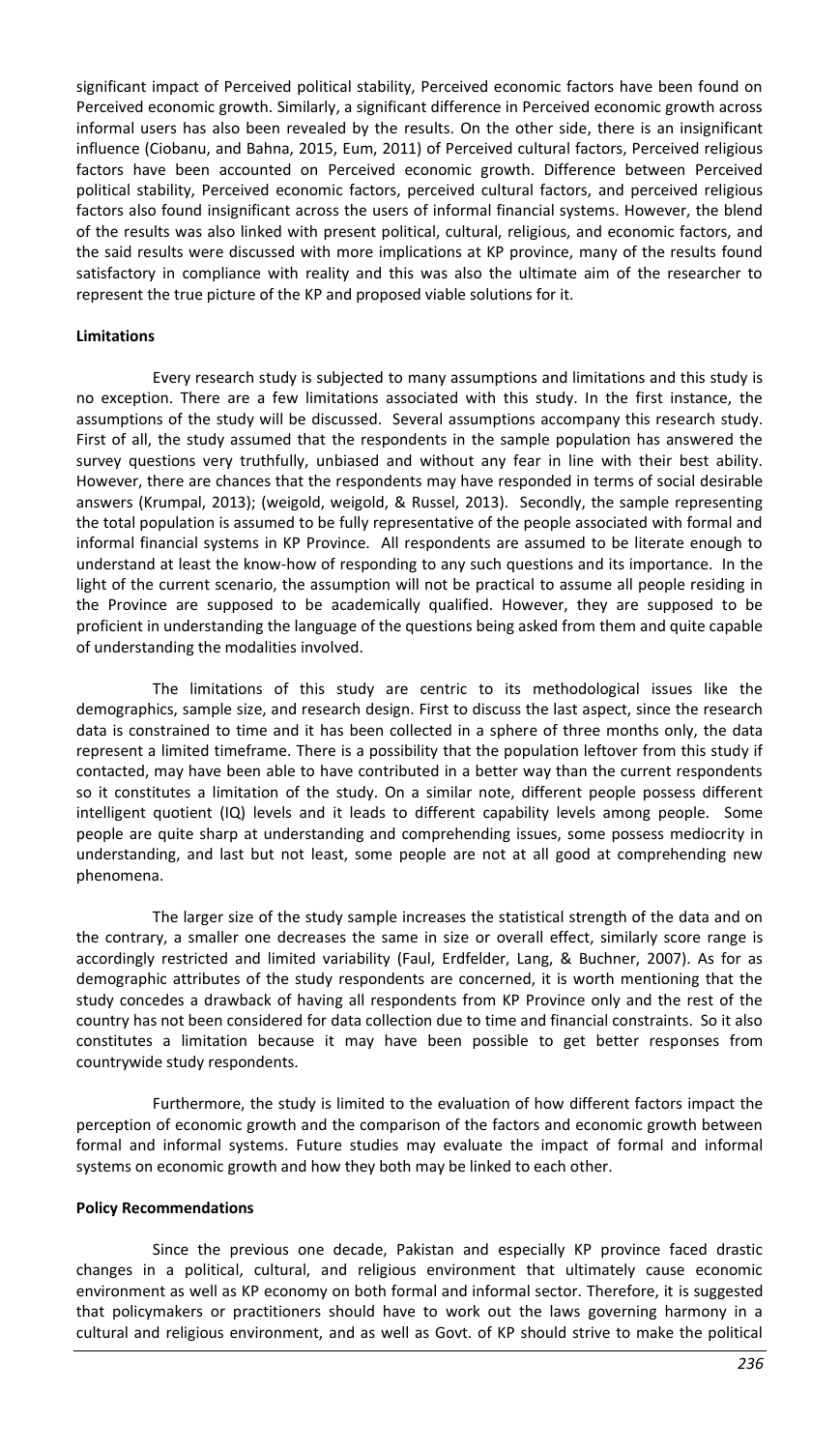environment less panic because the notion of change indeed changes the perception of the people of KP. Once a strong coherence between the variables like political, cultural, religious, and economic environment is buildup the economy of KP will start flourishing.

While looking toward the regression results there is a large magnitude effect that exists by the perceived political, cultural, religious, and economic environment on the economy of KP in the context of informal rather than the formal financial system and same with the comparative results between the formal and informal financial system. Hence, it is recommended that Govt. should have to take the steps to channelize the informal setups into the mainstream of the economy by bringing industrial and taxation reforms so that the fruits from the formal financial system can be maximized.

### **Recommendations for Further Research**

First, the research study intended to focus on people's perspective about the formal and informal financial system, the future researcher can investigate the strategic orientation towards firm performance in formal and informal financial setup. Secondly, the future researcher should take into consideration the possibility of including greater clientele in the data collection process. The future researcher should also concentrate on broadening the scope of the study by including institutions like 'not-for-profit' organizations. For data collection, apart from the survey method, other data collection techniques shall also be relied upon. Third, the present research study concentrated on only one Province; Khyber Pakhtunkhwa in this study with a focus on big cities, the future researcher should include other provinces of Pakistan also along with concentration to get data from smaller cities of Pakistan to overcome this sort of limitation.

### References

- Abadie, A. (2006). Poverty, political freedom, and the roots of terrorism. American Economic Review, 96(2), 50-56.
- Akongdit, A. A. O. (2013). Impact of political stability on economic development: Case of South Sudan. UK: AuthorHouse.
- Al-Ajmi, J. (2009). Investors' use of corporate reports in Bahrain. Managerial Auditing Journal, 24(3), 266-289.
- Alesina, A., Özler, S., Roubini, N., & Swagel, P. (1996). Political instability and economic growth. Journal of Economic growth, 1(2), 189-211.
- Ali, T. M., Mahmood, M. T., & Bashir, T. (2015). Impact of Interest Rate, Inflation and Money Supply on Exchange Rate Volatility in Pakistan. World Applied Sciences Journal, 33(4), 620-630.
- Aregbeyen, O., & Mbadiugha, S. O. (2011). Factors Influencing Investors Decisions in Shares of Quoted Companies in Nigeria. The Social Sciences, 6(3), 205-212.
- Aryeetey, E. (2008). From Informal Finance to Formal Finance in Sub Saharan Africa: Lessons from Linkage efforts. Paper Presented at High Level Seminar in African Finance for the 21st Century Organized by the IMP Institute and Joint Africa Institute. Tunis, Tunisia.
- Ayyagari, M., Demirgüç-Kunt, A., & Maksimovic, V. (2010). Formal versus informal finance: Evidence from China. The Review of Financial Studies, 23(8), 3048-3097.
- Barker, E. (2000) The opium wars of the new millennium: religion in Eastern Europe and the Former Soviet Union. In: Silk, Mark, (ed.) Religion on the International News Agenda. Pew Program on Religion and the News Media, Hartford, Conn, pp. 39-59.
- Barro, R. J., & McClearly, R. M. (2003). Religion and economic growth. American Sociological Review, 68, 760-81.
- Blaxter, L. H. (2006). How to research (3rd Ed). Poland: Open University.
- Braunfels, E. (2014). How do Political and Economic Institutions Affect Each Other? (No. 19/2014). Department of Economics, Norwegian School of Economics.
- Burke, G., Clarke, L., Barrow, P., & Molian, D. (2008). Growing your business: A handbook for ambitious owner-managers. Routledge.
- Campante, F., & Yanagizawa-Drott, D. (2015). Does religion affect economic growth and happiness? Evidence from Ramadan. The Quarterly Journal of Economics, 130(2), 615-658.
- Campos, N. F., & Nugent, J. B. (2002). Who is afraid of political instability?. Journal of Development Economics, 67(1), 157-172.
- Canepa, A., & Ibnrubbian, A. (2014). Does faith move stock markets? Evidence from Saudi Arabia. The Quarterly Review of Economics and Finance, 54(4), 538-550.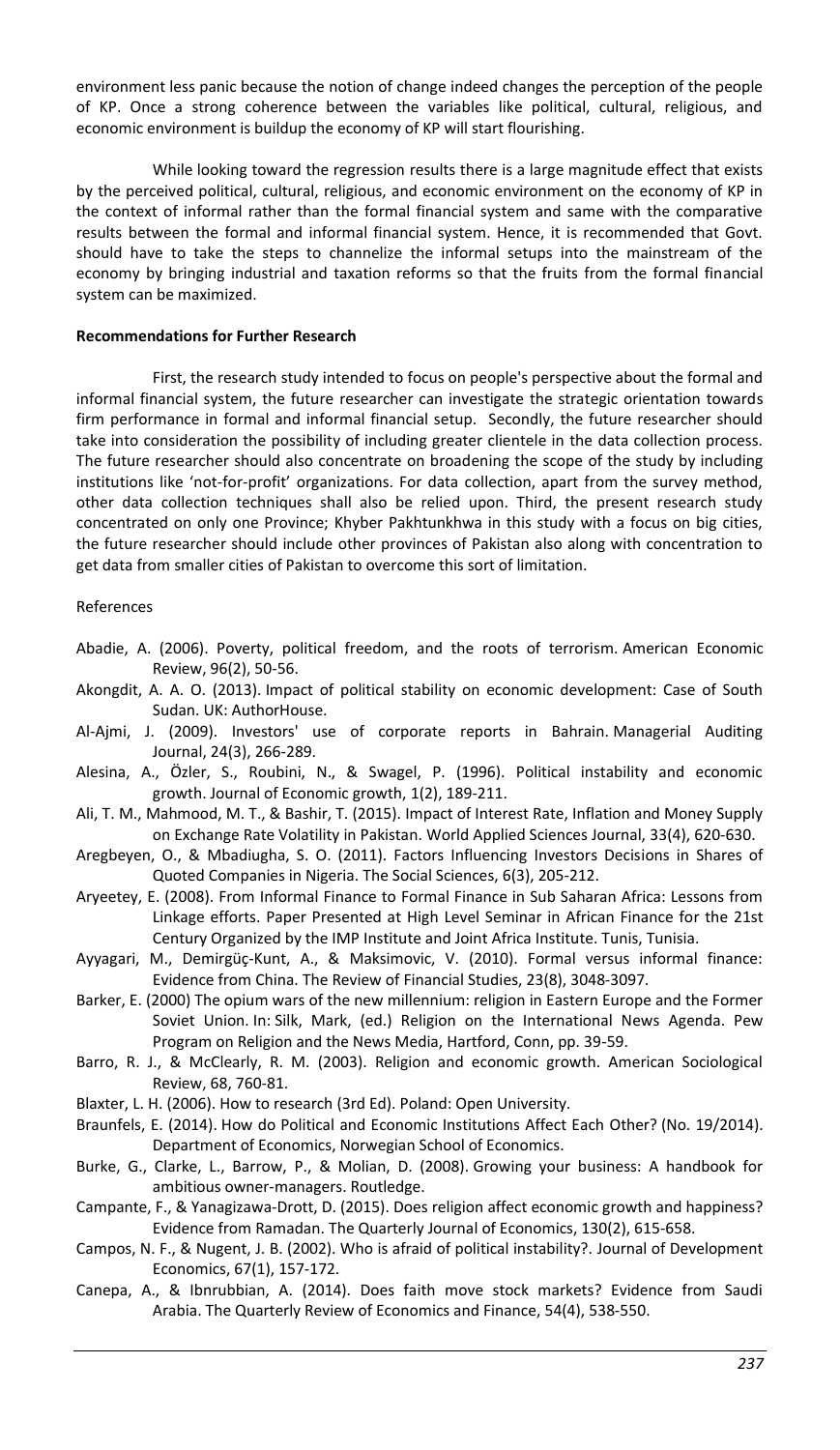- Castells, M., & Portes, A. (1989). World underneath: The origins, dynamics, and effects of the informal economy. The informal economy: Studies in advanced and less developed countries, 12. Liverpool: John Hopkin University Press.
- Chen, M. A. (2005). Rethinking the informal economy: Linkages with the formal economy and the formal regulatory environment (Vol. 10, pp. 18-27). United Nations University, World Institute for Development Economics Research.
- Ciabanu, & Bahna. (2015). The Social, cultural and political factors that influence the merger and acquisitions. International Journal of Academic Research in Accounting, Finance and Management Sciences, 5(3), 33-41.
- Cochran, T. C. (1960). Cultural factors in economic growth. The Journal of Economic History, 20(4), 515-530.
- Cohen, S., & Fields, G. (1998). Social capital and capital gains, or virtual bowling in Silicon Valley. Berkeley Roundtable on the International Economy.
- De Soto, H. (2000). The Mystery of Capital: Why Capitalism Triumphs in the West and Fails Everywhere Else. NewYork: Daily Telegraph.
- Deaton, A., & Stone, A. A. (2013). Two happiness puzzles. The American economic review, 103(3), 591-597.
- Djankov, S. L.-S., & Shleifer, A. (2002). The regulation of entry. Quarterly Journal of Economics, 117(1), 1-37.
- Easterby-Smith, M. T. (2002). Management Research: An Introduction (2nd ed.). London: SAGE publications.
- Eid, R., & El-Gohary, H. (2015). The role of Islamic religiosity on the relationship between perceived value and tourist satisfaction. Tourism Management, 46, 477-488.
- Eum, W. (2011). Religion and Economic Development: A study on Religious variables Influencing GDP growth over countries (Thesis). University of California, Berkeley, United States. Retrieved from https://www.econ.berkeley.edu/sites/default/files/eum\_wonsub.pdf
- Evans, G., & Whitefield, S. (1995). The politics and economics of democratic commitment: Support for democracy in transition societies. British Journal of Political Science, 25(4), 485-514.
- Fanfani, A. (2002). Catholicism, protestantism, and capitalism. IHS Press.
- Fang, H., & Ke, R. (2006). The Insurance Role of Rosca in the Presence of Credit Markets: Theory and Evidence. Unpublished paper. Department of Economic, Yale University.
- Faul, F., Erdfelder, E., Lang, A. G., & Buchner, A. (2007). G\* Power 3: A flexible statistical power analysis program for the social, behavioral, and biomedical sciences. Behavior research methods, 39(2), 175-191.
- Germidis, D. (1990). Interlinking the Formal and Informal Financial Sectors in Developing Countries/Les Relations Entre Les Secteurs Financiers Formels Et Informels Dans Les Pays En Voie De Developpement. Savings and Development, 5-22.
- Glahe, F., & Vorhies, F. (1989). Religion, liberty and economic development: An empirical investigation. Public Choice, 62(3), 201-215.
- Greener, S. (2008). Business Research Methods. BookBoon.Com.
- Greif, A. (1994). Cultural beliefs and the organization of society: A historical and theoretical reflection on collectivist and individualist societies. Journal of political economy, 102(5), 912-950.
- Guiso, L., Sapienza, P., & Zingales, L. (2003). People's opium? Religion and economic attitudes. Journal of monetary economics, 50(1), 225-282.
- Hermes, N., Kihanga, E., Lensink, R., & Lutz, C. (2015). The determinants of trade credit use: the case of the Tanzanian rice market. Applied Economics, 47(30), 3164-3174.
- Horn, Z. E. (2009). No Cushion to Fall Back On: The global economic crisis and informal workers. Inclusive Cities project, Cambridge, MA: Women in Informal Employment: Globalizing and Organizing (WIEGO), 20.
- Hulland, J. (1999). Use of partial least squares (PLS) in strategic management research: a review of four recent studie, Vol. 20 No. 2, pp. 195-204. Strategic Management Journal, 20(2), 195-204.
- Huntington, S. (1993). The clash of civilization. Foreign Affairs Journal, 72(3), 22-49.
- Ikasari, N., Sumransat, T., Eko, U., & Kusumastuti, R. (2016). Access of small and medium enterprises to finance in rural areas: Case of Indonesia and Thailand. International Journal of Economics and Management Engineering, 10(5), 1661-1668.
- Klapper, L., Lusardi, A., & Van Oudheusden, P. (2015). Financial literacy around the world. Standard & Poor's ratings services global financial literacy survey.
- Kline, R. B. (2011). Principles and practice of structural equation modeling. New York: Guilford Press.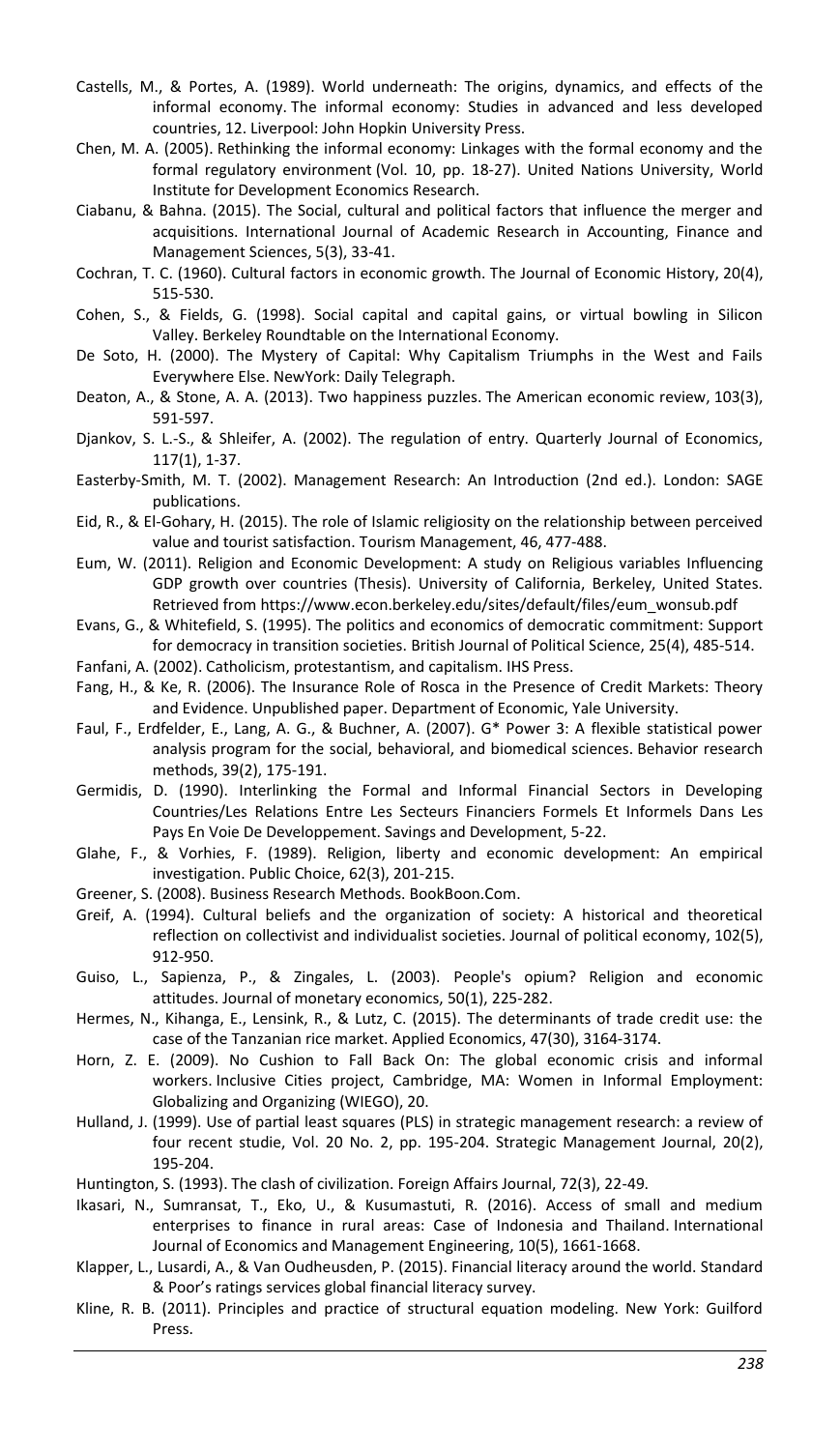- Kormendi, R. C., & Meguire, P. G. (1985). Macroeconomic determinants of growth: cross-country evidence. Journal of Monetary economics, 16(2), 141-163.
- Krumpal, I. (2013). Determinants of social desirability bias in sensitive surveys: a literature review. Quality & Quantity, 47(4), 2025-2047.
- Kuznets, & S. (2016). Six lectures on economic growth. Routledge.
- Kwon, O. Y. (2005). A Cultural Analysis of South Korea's Economic prospects. Global Economic Review, 34(2), 213-231.
- La Porta, R., Lopez-de-Silanes, F., Shleifer, A., & Vishny, R. (2000). Investor protection and corporate governance. Journal of financial economics, 58(1), 3-27.
- La Porta, R., Lopez-de-Silanes, F., Shleifer, A., & Vishny, R. (2004). The Quality of Government, Journal of Law, Economics and Organization, 15(1), 222-79.
- Leadbeater, C., & Oakley, K. (1999). The independents: Britain's new cultural entrepreneurs. London: Adam Smith Institute, Institute of Contemporary Arts.
- Lehrer, E. L. (2004). Religion as a determinant of economic and demographic behavior in the United States. Population and development review, 30(4), 707-726.
- Lewis, W. A. (2013). Theory of economic growth (Vol. 7). Routledge.
- Londregan, J. B., & Poole, K. T. (1990). Poverty, the coup trap, and the seizure of executive power. World politics, 42(2), 151-183.
- Maridal, J. H. (2013). Cultural Impact on Economic growth. The Journal of Socio Economics, 47, 126- 146.
- Mason, C., & Harrison, R. (2017). Informal venture capital and the financing of emerging growth businesses. The Blackwell handbook of entrepreneurship, 221-239.
- McCleary, R. M., & Robert, J. (2006). Religion and economy. Journal of Economic Perspective, 20(2), 49-72.
- Meyer, K., & Lobao, L. (2003). Economic hardship, religion and mental health during the midwestern farm crisis. Journal of rural studies, 19(2), 139-155.
- Moser, C. O. (1978). Informal sector or petty commodity production: dualism or dependence in urban development?. World development, 6(9-10), 1041-1064.
- Muermann, A., Mitchell, O. S., & Volkman, J. M. (2006). Regret, portfolio choice, and guarantees in defined contribution schemes. Insurance: Mathematics and Economics, 39(2), 219-229.
- Nagy, R. A., & Obenberger, R. W. (1994). Factors influencing individual investor behavior. Financial Analysts Journal, 50(4), 63-68.
- Noland, M. (2005). Religion and economic performance. World development, 33(8), 1215-1232.
- North, D. (1990). Institutions, institutional change and economic performance. Cambridge: Cambridge University Press.
- O'Donnel, G. (1973). Modernization and bureaucratic authoritarianism. Studies in South American Politics. Berkley: Berkley Institute for International Studies.
- O'Donnell. (1973). Levels of socio-economic development theory. Greenwood Publishing Group.
- Papola, T. S. (1981). Dissecting the Informal Sector. Economics and Political Weekly, Economic and Political Weekly, 16(31), 1272-1274.
- Polese, A., Williams, C. C., Horodnic, I. A., & Bejakovic, P. (Eds.). (2017). The Informal Economy in Global Perspective: Varieties of Governance. Springer.
- Popiel, P. A. (2005). Financial Systems and Financial crisis- A Practitioner's View, Course Pack. Calleton University.
- Pryor, F. L. (2007). The economic impact of Islam on developing economies. World Development, 35(11), 1815-1835.
- Qureshi, S.A , Kashif ur Rehman, & Ahmed Imran Hunjra. (2012). Factors Affecting Investment Decision Making of Equity Fund Managers. WULFENIA Journal, 19(10), 280-291
- Robson, C. (2002). Real World research. Oxford: Blackwell.
- Saleh, M. (2006). Antecedents of commitment to an import supplier (Doctoral dissertation, Queensland University of Technology).
- Sapienza, P. (2014). Is economic growth a question of culture. Kellogg Insight, 1-11.
- Scott, A. (2000). The cultural Economics of Cities. London: Sage Publications.
- Seiler, M. J., Seiler, V. L., & Lane, M. A. (2012). Mental accounting and false reference points in real estate investment decision making. Journal of Behavioral finance, 13(1), 17-26.
- Sekaran, U. (2001). Research Methods: Qualitative and Quantitative Methods. Queensland, Australia: John Wiley and Sons.
- Sethurarman, S. V. (1976). The Urban Informal Sector: Concept, Measurement and Policy. International Labor Review, 114(1), 69-80.
- Sheikh, S. (2010). Business Environment. India: Pearson.